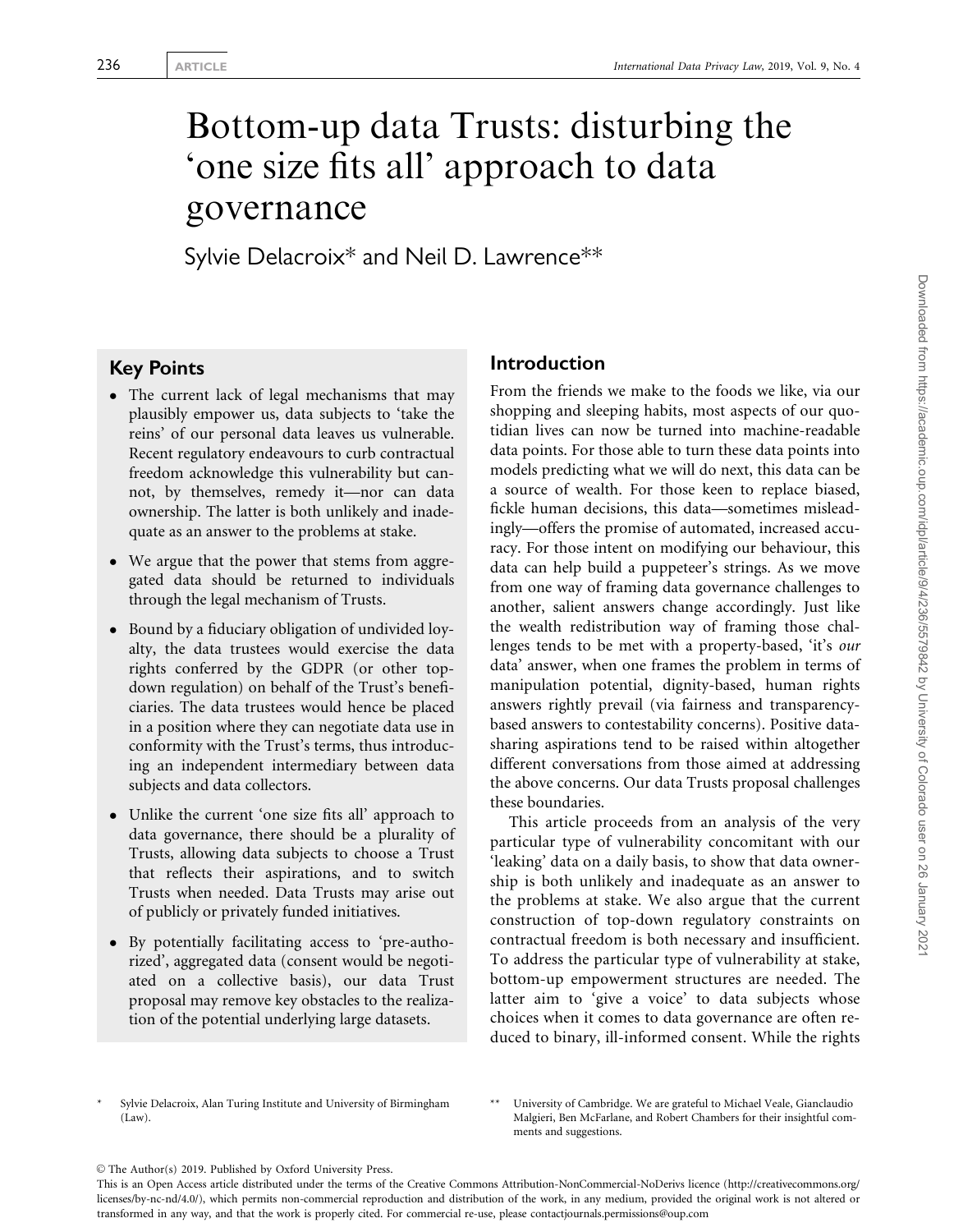granted by instruments like the GDPR can be used as tools in a bid to shape possible data-reliant futures such as better use of natural resources, medical care, etc, their exercise is both demanding and unlikely to be as impactful when leveraged individually. As a bottomup governance structure that is uniquely capable of taking into account the vulnerabilities outlined in the first section, we highlight the constructive potential inherent in data Trusts. This potential crosses the traditional boundaries between individualist protection concerns on one hand and collective empowerment aspirations on the other.

The second section explains how the Trust structure allows data subjects to choose to pool the rights they have over their personal data within the legal framework of a data Trust. It is important that there be a variety of data Trusts, arising out of a mix of publicly and privately funded initiatives. Each Trust will encapsulate a particular set of aspirations, reflected in the terms of the Trust. Bound by a fiduciary obligation of undivided loyalty, data trustees will exercise the data rights held under the Trust according to its particular terms. In contrast to a recently commissioned report, $1$  we explain why data can indeed be held in a Trust, and why the extent to which certain kinds of data may be said to give rise to property rights is neither here nor there as far as our proposal is concerned. What matters, instead, is the extent to which regulatory instruments such as the GDPR confer rights, and for what kind of data. The breadth of those rights will determine the possible scope of data Trusts in various jurisdictions.

Our 'Case Studies' aim to illustrate the complementarity of our data Trusts proposal with the legal provisions pertaining to different kinds of personal data, from medical, genetic, financial, and loyalty card data to social media feeds. The final section critically considers a variety of implementation challenges, which range from Trust Law's cross-jurisdictional aspects to uptake and exit procedures, including issues related to data of shared provenance. We conclude by highlighting the way in which an ecosystem of data Trusts addresses ethical, legal, and political needs that are complementary to those within the reach of regulatory interventions such as the GDPR.

# From big mother to big brother and vice-versa: risk or asset?

The promise of the modern digital society is that our computers will be able to second guess us, providing for our every need like some form of digital mother. Such omniscient provision<sup>2</sup> presupposes a degree of surveillance that can quickly flip from well-intentioned benevolence to the malign curbing of individual freedoms—a form of Big Brother—depending on the way you look at it: just like two sides of the same coin (Big Mother v Big Brother). The extent to which we are each comfortable with such digital supervision is inherently subjective, and therefore surely a matter for personal choice, but our levers for control are currently limited: at times we can turn the lever to on or off. At others, the lever seems out of reach entirely.

Another way of formulating the 'Big Brother/Big Mother' dichotomy relies on the concept of risk: from a Big Brother perspective, before becoming an asset, personal data is first and foremost a source of risk. A risk that is unfamiliar to us, and difficult to assimilate in our decision making. The unfamiliarity of this risk is not restricted to the data subjects: as a law-making body that may be tasked with reforming data governance, the American Senate's hearing after the Cambridge Analytica scandal was almost as newsworthy as the scandal itself, revealing a very poor understanding of Facebook's business model.<sup>3</sup>

Instrumental-risks in this data proliferation have been understood for a number of years. Arthur Miller's 'The Assault on Privacy' was written in the late 1960s and outlines many of the risks that data protection legislation attempts to ameliorate. In the intervening years, a different kind of risk, which is cumulative by nature, has emerged: the data we leak daily has become something by reference to which we may be continuously judged.<sup>4</sup> The systematic collection of data allows our lives to be dissected to an unprecedented degree. Although any individual fact learned about us may be

[gress-facebook-42fc1d21-ba2f-4cbb-82a2-93c29bae969c.html](https://www.axios.com/mark-zuckerberg-outwits-congress-facebook-42fc1d21-ba2f-4cbb-82a2-93c29bae969c.html)> accessed 10 September 2019.

<sup>1</sup> Chris Reed, BPE solicitors and Pinsent Masons, Data trusts: Legal and Governance Considerations (2019). <[https://theodi.org/wp-content/](https://theodi.org/wp-content/uploads/2019/04/General-legal-report-on-data-trust.pdf) [uploads/2019/04/General-legal-report-on-data-trust.pdf](https://theodi.org/wp-content/uploads/2019/04/General-legal-report-on-data-trust.pdf)> accessed 10 September 2019.

<sup>2</sup> V Mavroudis and M Veale, 'Eavesdropping whilst you are Shopping: Balancing Personalisation and Privacy in Connected Retail Spaces' (2018) 18 IET Conference Proceedings 10.

<sup>3</sup> Sara Fischer and Dan Primack, 'Mark Zuckerberg outwits Congress' (AXIOS, 2018) <[https://www.axios.com/mark-zuckerberg-outwits-con](https://www.axios.com/mark-zuckerberg-outwits-congress-facebook-42fc1d21-ba2f-4cbb-82a2-93c29bae969c.html)

<sup>4</sup> Hildebrandt advocates a practice of 'agonistic machine learning' to provide us with the 'means to achieve effective protection against overdetermination of individuals by machine inferences': Mireille Hidebrandt, 'Privacy as Protection of the Incomputable Self: From Agnostic to Agonistic Machine Learning' (2019) 20 Theoretical Inquiries in Law 83.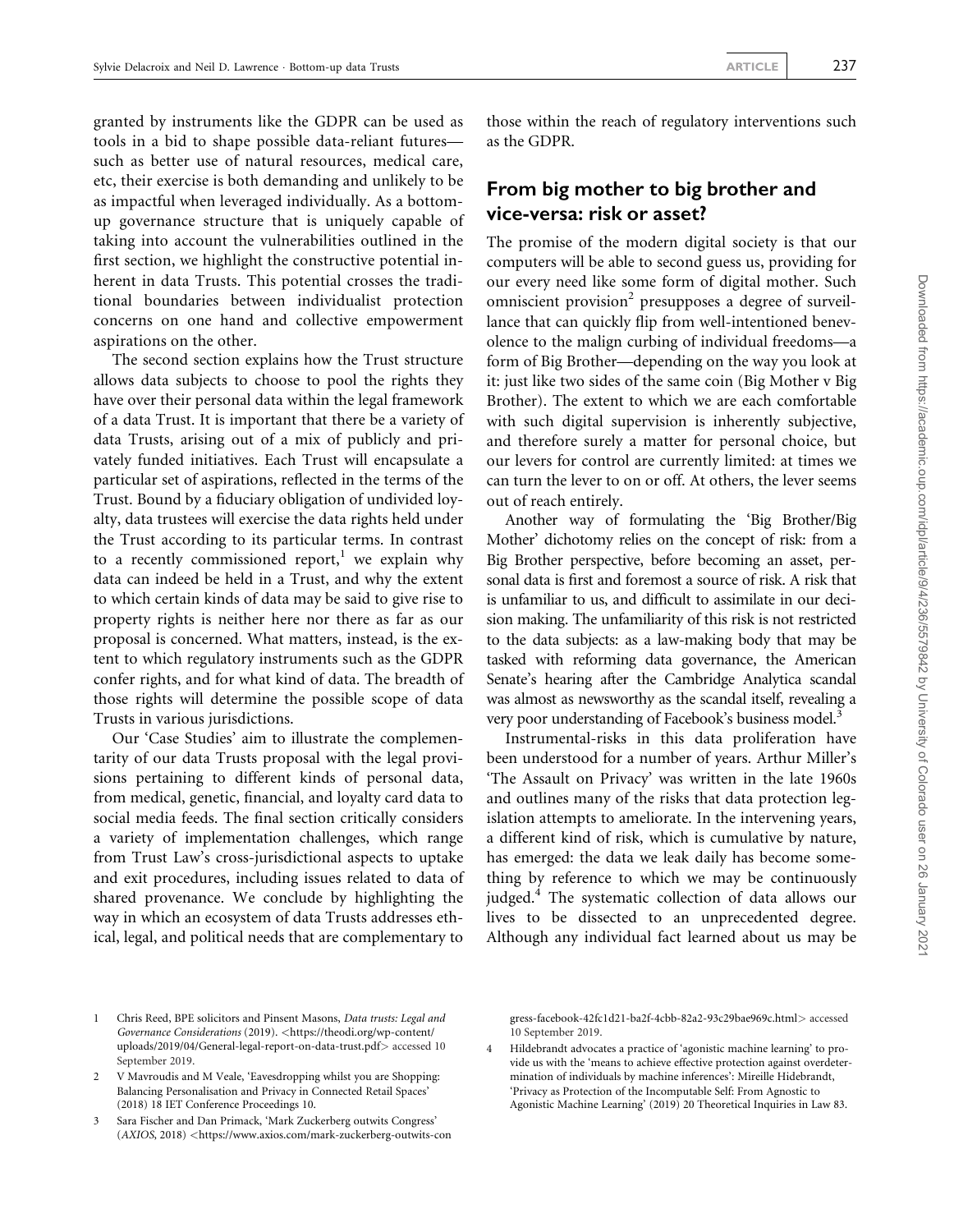inconsequential, taken together, over time, a detailed picture of who we are and what motivates us emerges.<sup>5</sup>

It is not a new phenomenon for decisions to be taken about us on the basis of our personal data. Some of these decisions can be challenged by legal means. Yet, the amount of time and effort required to mount such challenges means they are likely to be restricted to decisions of considerable import. While the European situation $^6$  may not be as bad as elsewhere<sup>7</sup> when it comes to accessibility issues, the active exercise of one's data protection rights nevertheless requires a considerable level of knowledge and agility. Independently of these accessibility concerns, ex-post remedies remain poorly suited to a world where a vast number of seemingly insignificant decisions can together end up painting a radically different picture for our lives.

The cumulative way in which we provide our data, as well as the cumulative nature of the resulting decisionmaking, presents particular challenges to our freedoms.<sup>8</sup> Never before has the self we aspire to be been constrained to such an extent by our past<sup>9</sup>: not just in instrumental ways, as recognized by the right to be forgotten, but in a subtly nefarious manner. It is the insidious nature of this risk that is not well addressed<sup>10</sup> by our existing legal mechanisms. How do we control for this death by a thousand cuts?

#### Data ownership?

One of the mechanisms through which we have traditionally sought to assert control over our surroundings is ownership. As an instrument of control, the concept of ownership has facilitated past aberrations such as the

- 5 Mireille Hildebrandt, 'Defining Profiling: A New Type of Knowledge?' in Mireille Hildebrandt and Serge Gutwirth (eds), Profiling the European Citizen: Cross-Disciplinary Perspectives (Springer, Netherlands 2008).
- In Europe, individuals can lodge data protection complaints with their national supervisory authority—the ICO in the UK. The GDPR's making it possible for Member States to implement collective redress mechanisms (art 80) also has the potential to improve accessibility issues.
- 7 Under the CCPA in the USA, class actions would currently be limited to data breaches only (though there are calls for the private right of action to be broadened beyond such data breaches): the California Consumer Privacy Act 2018 (if it comes into force without amendments in January 2020) would mean that the need for the plaintiff to establish that she has suffered actual harm following a data breach would be bypassed, allowing for the filing of class actions to obtain statutory damages following a data breach.
- 8 Julie Cohen, Configuring the Networked Self (Yale University Press, New Haven and London 2012).
- 9 S Delacroix and M Veale, 'Smart Technologies and Our Sense of Self: The Limitations of Counter-Profiling' in Mireille Hildebrandt and Kieron O'Hara (eds), Life and the Law in the Era of Data-Driven Agency (Edward Elgar, Cheltenham 2020).
- 10 Wachter and Mittelstadt emphasize that 'compared to other types of personal data, inferences are effectively 'economy class' personal data in the GDPR': S Wachter and B Mittelstadt, 'A right to reasonable inferences: re-thinking data protection law in the age of Big Data and AI' (2019) 2 Columbia Business Law Review 494.

ability to own other people (slavery) or to restrict the extent to which people may enjoy the fruits of their labour (serfdom). Ownership has also been taken as a proxy for other forms of power, as instantiated in the restriction of voting rights to land-owners. Today data ownership is sometimes hailed as a precondition in order to return 'control' to the individual (particularly so in the American literature<sup>11</sup>). This ongoing, intuitive association of ownership with control seems to draw on a specific ideal of property, which is reflected in the saying, 'one's home is one's castle': 'in the usual course of events, access to a person's home requires a consensual transaction with the owner, and unconsented uses can be enjoined<sup>'.12</sup>

Yet, as Evans points out, 'different assets call for different forms of ownership' (or more accurately, different types of property rights). Personal data is rather unlike homes (or castles). The type of property rights data can give rise to<sup>13</sup> are more akin to the 'nonexclusive rights riparian owners have in a river that runs by their land'.<sup>14</sup> Not only can public good considerations justify substantial restrictions on the use of that stretch of river (just like they can for data<sup>15</sup>). The necessary inter-dependence between those located upstream and downstream entails the need to take into account others' right to non-interference. This riparian metaphor is helpful when considering a variety of regimes governing conflicting data rights, such as that pertaining to medical data used for research purposes (navigation rights trumping irrigation rights could be compared to researchers' right to decline an erasure request).

Ownership is not only unlikely to provide the level of control<sup>16</sup> wished for: it is also a poor answer to the

- 11 See also JB Rule and L Hunter, 'Towards Property Rights in Personal Data' in CJ Bennett and R Grant (eds), Visions of Privacy: Policy Choices for the Digital Age (University of Toronto 1999) and JB Rule, Privacy in Peril (OUP 2007) 196. For a European voice arguing along the same lines, see N Purtova, Property Rights in Personal Data: A European Perspective (Kluwer Law International 2012).
- 12 Barbara J Evans, 'Much Ado About Data Ownership' (2011) 25 Harvard Journal of Law and Technology 69.
- 13 This will be expanded upon in section 'The possibility (and advantages) of holding data rights under a legal Trust'.
- 14 Evans.
- 15 'Individual control and property rights over personal data are both on the same spectrum of potential regulatory responses to the personal data processing phenomenon [...] If control is absolute, it will diminish the public domain and have a negative impact on other rights and interests. Moreover, the realities of the bargaining process and of the technological environment cannot be ignored. This is something which must be borne in mind by those advocating strong rights of control or rights of ownership on behalf of individual data subjects, and when brining to the market personal data lockers and vaults': Orla Lynskey, The Foundations of EU Data Protection Law (OUP 2018) 252.
- 16 Along this line, Lazaro and Le Metayer emphasise that '[t]he premise of autonomy and active agency implied in this rhetoric [of control] seems to be radically undermined in the context of contemporary digital environments and practices'; Christophe Lazaro and Daniel Le Metayer,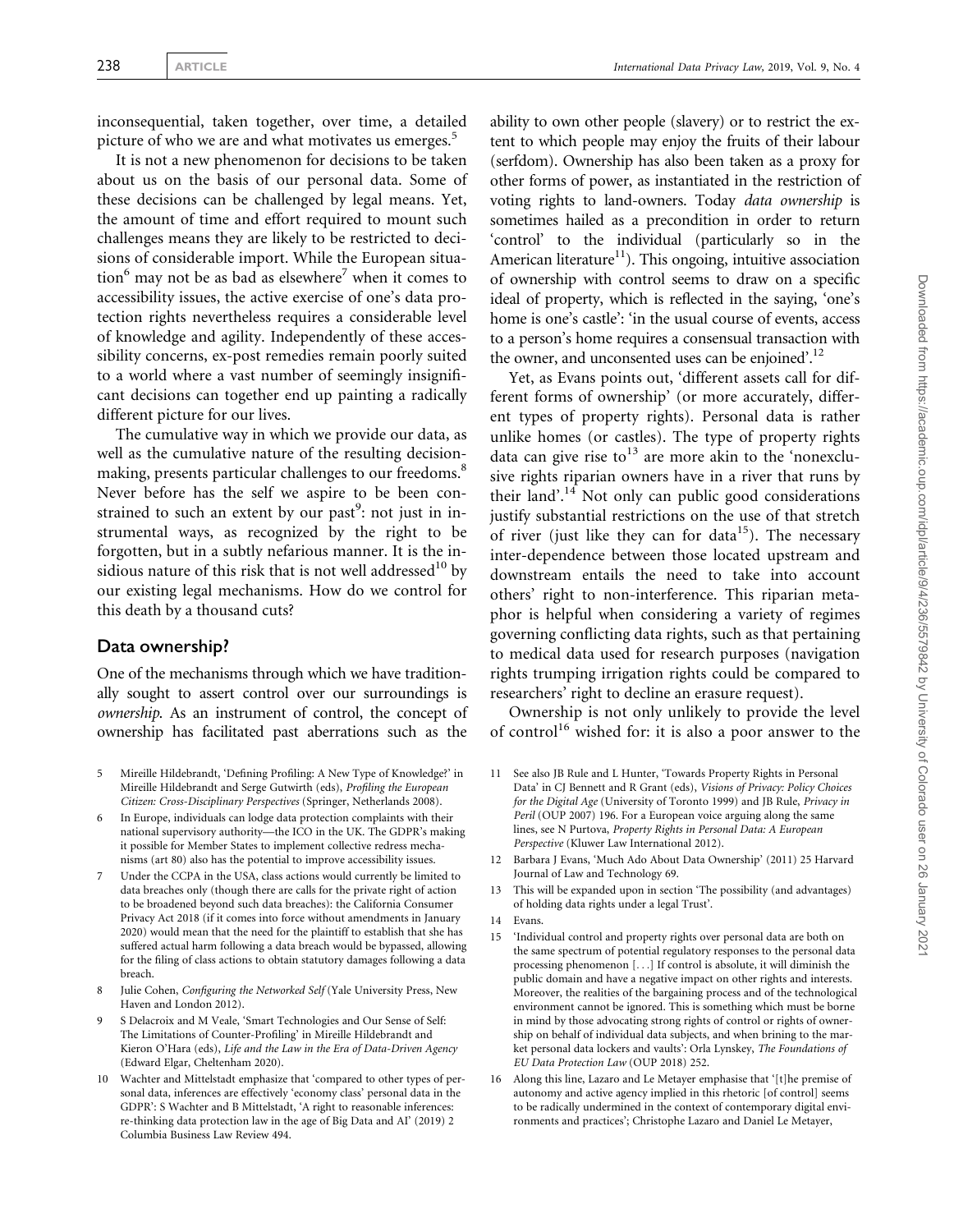type of problems (and vulnerabilities) at stake.<sup>17</sup> While some of the early voices that were instrumental to the emergence of data privacy law advocated extensive reliance on property law,<sup>18</sup> today the 'law and doctrine on human rights' are 'generally regarded as providing the principal normative basis<sup>'19</sup> for data privacy law. This turn to human rights reflects the fundamental nature of the harms that can ensue from the abusive exploitation of personal data. Not only are such harms illaddressed $^{20}$  through material compensation; they are also difficult, if not impossible, to prevent through individual vigilance alone. Unlike most homes (or river) owners, very few of us have the time or know-how to understand—let alone control—what parts of our data we are happy to share, and under what terms. The systematic monitoring of one's data presupposes resources that most simply do not have.

Regulatory interventions such as the General Data Protection Regulation (GDPR), $^{21}$  which divides us primarily into data subjects and data controllers, seek to address these epistemic imbalances. The term data subject has unfortunate, but perhaps appropriate, connotations of royalty and feudal society, where an individual is subject to whims beyond their control: there is a power-asymmetry between the subjects and the controllers.<sup>22</sup> This asymmetry arises because the controllers have accumulated data from many individuals, which allows them to invest time and expertise into the processing. In contrast, the subject has knowingly or unknowingly provided her data to many entities including mostly 'invisible' data brokers $23$ —and has neither the expertise nor the time to unpick each data controller's motivations and methods.

'Control over personal data: true remedy or fairy tale?' (2015) 12 SCRIPTed 3, 29.

- 17 Kan and Buchner also highlight the extent to which the adoption of a 'property rights' terminology to conceptualize our personal data can have insidious effects, potentially leading us to treat our personal data more 'like [our] car than [our] soul' Jerry Kan and Benedikt Buchner, 'Privacy in Altantis' (2004) 18 Harvard Journal of Law and Technology 229, 260.
- 18 AF Westin, Privacy and Freedom (Atheneum 1967).
- 19 LA Bygrave, Data Privacy Law (OUP 2014).
- 20 The explicit inclusion of 'non-material' damages within the scope of eligible damages in art 82 GDPR has been welcomed as providing much needed clarity.
- 21 EU General Data Protection Regulation (GDPR): Regulation (EU) 2016/ 679 of the European Parliament and of the Council of 27 April 2016 on the protection of natural persons with regard to the processing of personal data and on the free movement of such data, and repealing Directive 95/46/EC (General Data Protection Regulation), OJ 2016 L 119/1. Due to space constraints, we have not addressed in any detail the way in which our proposed data trusts would complement other regulatory interventions, such as the California Consumer Privacy Act 2018 (CCPA): building upon distinct frameworks of data protection developed since the 1970s, the CCPA endows 'consumers' with rights against 'businesses' holding their 'personal data' (which is broadly defined).

## The downsides of a contractual approach to data governance

The duties imposed by the GDPR on data controllers stem in part from an acknowledgement that individual data subjects are rarely in a position to bargain. Aside from the need to address gross power imbalances, those curbs on contractual freedom also proceed from an awareness of the fact that a strictly contractual approach<sup>24</sup> to data governance is likely to compromise aspirations that underlie the very raison-d'être of liberal democracies.

Among these aspirations is a commitment to the rejection of social cruelty.<sup>25</sup> Our digital society generates novel forms of vulnerabilities: today it is near impossible to go about one's life without leaving a data trail that, potentially, reveals more about ourselves to strangers than we'd ever disclose to friends. This makes us vulnerable. This vulnerability can be exploited in a way that compromises our ability to retain some minimal sense of 'authorship' over our lives: our ability to maintain a social self that is at least partly set out by us is compromised, just as the vulnerability of the elderly, the ill, or the prosecuted can be overlooked with similar effects. Their institutionally exposed age or weakness can be ignored—or taken advantage of—resulting in the compromission of 'their capacity to develop and maintain an integral sense of self<sup>26</sup>. The loss of opacity that is concomitant with the potentially detailed, personal knowledge garnered by data controllers is at least as conducive to similar forms of social cruelty, albeit in less visible, more subtle ways.

It is because healthcare providers, lawyers, and educators are in a position to greatly exacerbate—or moderate—the above vulnerability that high standards of

- 24 Volokh has argued that we can protect privacy by private ordering through contract: Eugene Volokh, 'Freedom of Speech and Information Privacy: The Troubling Implications of a Right to Stop People from Speaking About You' (2000) 52 Stanford Law Review 1049.
- 25 Sangiovanni defines social cruelty as involving 'the unauthorized, harmful, and wrongful use of another's vulnerability to attack or obliterate their capacity to develop and maintain an integral sense of self': Andrea Sangiovanni, Humanity without Dignity: Moral Equality, Respect and Human Rights (Harvard UP 2017). Note that the term 'use' is to be understood loosely: Sangiovanni for instance refers to instances of institutional neglect (such as in residential care homes).
- 26 Ibid.

<sup>22</sup> Recital 43 refers to the 'imbalance' between data controller and data subject. See also Paul De Hert and Serge Gutwirth, 'Privacy, data protection and law enforcement. Opacity of the individual and transparency of power' in E Claes, A Duff and Serge Gutwirth (eds), Privacy and the Criminal Law (Intersentia 2006).

<sup>23</sup> Data brokers are not directly susceptible to consumer pressure in the manner of consumer-facing data controllers. Sociologists have criticised the lack of regulation in the industry: Leanne Roderick, 'Discipline and Power in the Digital Age: The Case of the US Consumer Data Broker Industry' (2014) 40 Critical Sociology 729.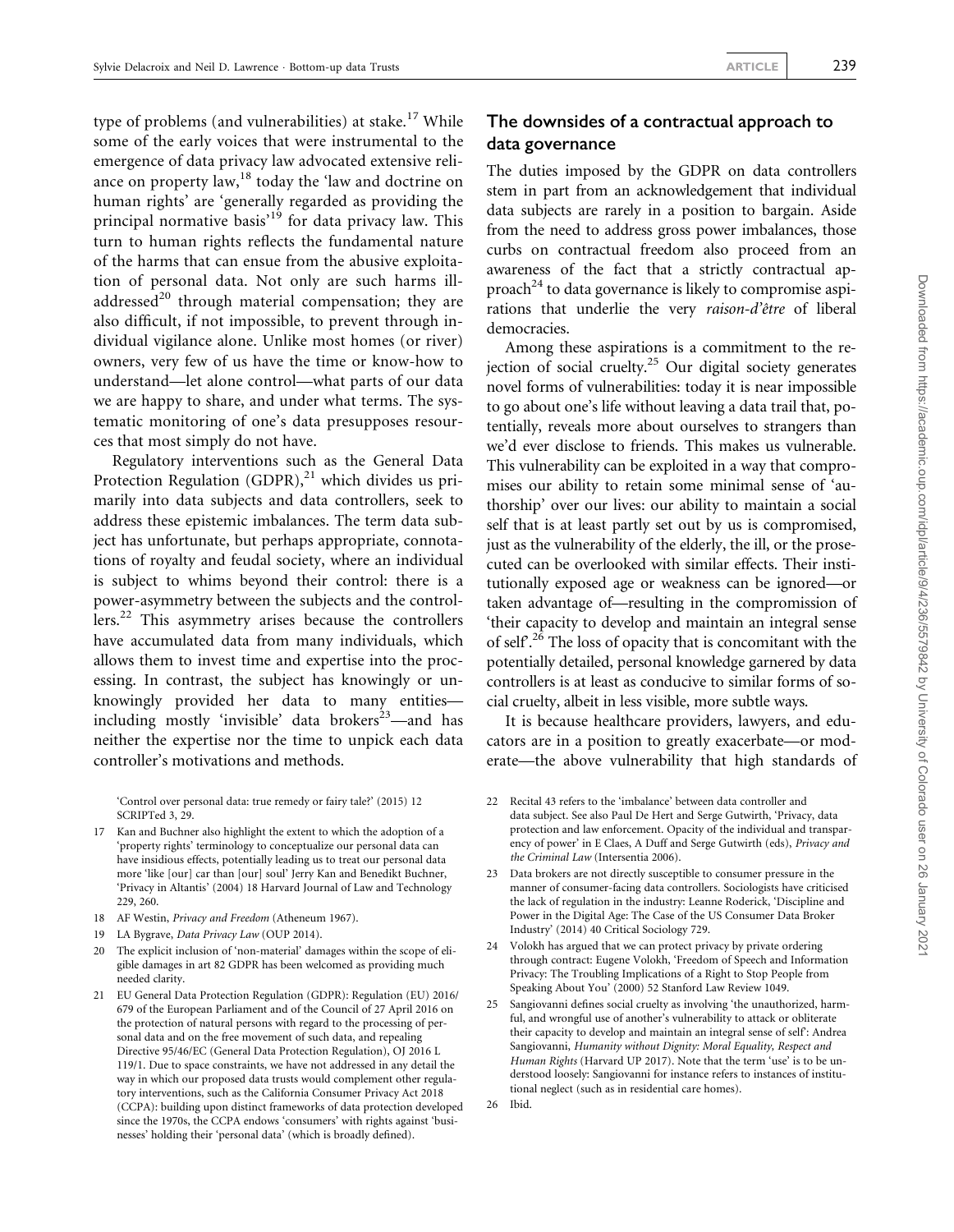professional responsibility are expected of them. What about those in charge of deciding what parts of our personal data can be collected and processed, and for what purpose? They too are in a position to greatly exacerbate the particular vulnerability<sup>27</sup> that flows from the disclosure of granular information about our machinereadable past (and present). Yet, unlike healthcare providers, lawyers, or educators, this position of power is not concomitant with any personal relationship, making it all the easier for data controllers to insulate themselves from the responsibility underlying their position. Data protection law foresees many situations in which an organization will hold data about an individual without any direct contact having ever been made.<sup>28</sup>

#### Summary so far

We have characterized some of the challenges associated with the cumulative and insidious way in which we provide our data:

- 1. Recent regulatory endeavours to curb contractual freedom cannot by themselves reverse the powerasymmetry between data controllers/businesses and data subjects/consumers.
- 2. The current lack of legal mechanisms that may plausibly (and collectively) empower data subjects threatens one of the key commitments underlying our liberal democracies. The vulnerability that stems from the institutional exposure of our machine-readable past can be overlooked or exploited in a way that compromises our ability to maintain a social self that is at least partly controlled by us. Unlike the instrumental risks attached to punctual decisions (such as a mortgage applications), the risks concomitant with this vulnerability are cumulative: seemingly inconsequential decisions have downstream effects outside our control.
- 3. The above risks are also difficult to grasp and inherently subjective. The current, 'one size fits all' approach does not allow different individuals to choose among different approaches to data governance, which reflect both their subjective attitude to risk and their moral and political aspirations.

In the next section, we consider how we can address these challenges through the mechanism of data Trusts.

# The Trust structure as a way of taking into account the vulnerabilities at stake

We propose data Trusts as a bottom-up mechanism, whereby data subjects choose to pool the rights they have over their personal data within the legal framework of the Trust. In our proposal, the data subjects tend to be both the settlors and the beneficiaries of the Trust: the trustees are compelled to manage the subjects' data according to the terms of the Trust. They have a fiduciary responsibility towards the data subjects (the beneficiaries of the Trust). We envision an ecosystem of Trusts arising out of a mix of publicly and privately funded initiatives, $29$  each with different constitutional terms, allowing data subjects to choose among different approaches to data governance. A successful Trust would be in control of more data and be able to deliver more benefit to data subjects.

To the best of our knowledge, the idea of 'bottomup' data Trusts was first publicly suggested in 2016.<sup>30</sup> The legal mechanism of a data  $Trust<sup>31</sup>$  aims to leverage the resources concomitant with the pooling of data to directly address the power-asymmetries mentioned above. A Trust is formed when a person in whom a set of resources is vested—the Trustee—is compelled to hold and manage those resources either for the benefit of another person(s)—the beneficiaries—or for some legally enforceable purpose(s) other than the Trustee's own. Aside from its allowing for 'more subtle shades of ownership than the common law permits', $3<sup>22</sup>$  the duties which a Trust structure imposes upon the Trustee(s) are also better suited to the particular vulnerabilities at stake, as they demand the Trustee's undivided loyalty and dedication to the interests and aspirations of the data subjects (as beneficiaries of the Trust).

The Trustee's duties are *fiduciary*. A fiduciary duty is considerably more onerous than a 'duty of care'. Under Tort law, a defendant may be found in breach of that duty if the defendant is shown to not have taken

<sup>27</sup> Coeckelbergh examines the extent to which ICT transforms the way in which we cope with 'existential vulnerabilities'. This Heideggerian understanding of vulnerability differs from the notion of vulnerability explored here: Mark Coeckelbergh, 'The Art of Living with ICTs: The Ethics–Aesthetics of Vulnerability Coping and Its Implications for Understanding and Evaluating ICT Cultures' (2017) 22 Foundations of Science 339.

Art  $14(5)(b)$  of the GDPR allows for controllers to never contact an individual when they indirectly receive data relating to them insofar as it involves 'disproportionate effort'.

<sup>29</sup> Implementation challenges, including the successful 'seeding' of an ecosystem of data Trusts, are discussed in section 'Implementation challenges'.

<sup>30</sup> Neil Lawrence, 'Data trusts could allay our privacy fears', The Guardian Media & Tech Network <[https://www.theguardian.com/media-network/](https://www.theguardian.com/media-network/2016/jun/03/data-trusts-privacy-fears-feudalism-democracy) [2016/jun/03/data-trusts-privacy-fears-feudalism-democracy](https://www.theguardian.com/media-network/2016/jun/03/data-trusts-privacy-fears-feudalism-democracy)> accessed 10 September 2019.

<sup>31</sup> In 'Implementation challenges', we explain why the legal mechanism of a data Trust can be relied on, in part addressing some of the questions raised in Kieron O'Hara, 'Data Trusts: Ethics, Architecture and Governance for Trustworthy Data Stewardship' (2019 Web Science Institute White Papers).

<sup>32</sup> Scott Atkins, Equity and Trusts (OUP 2018).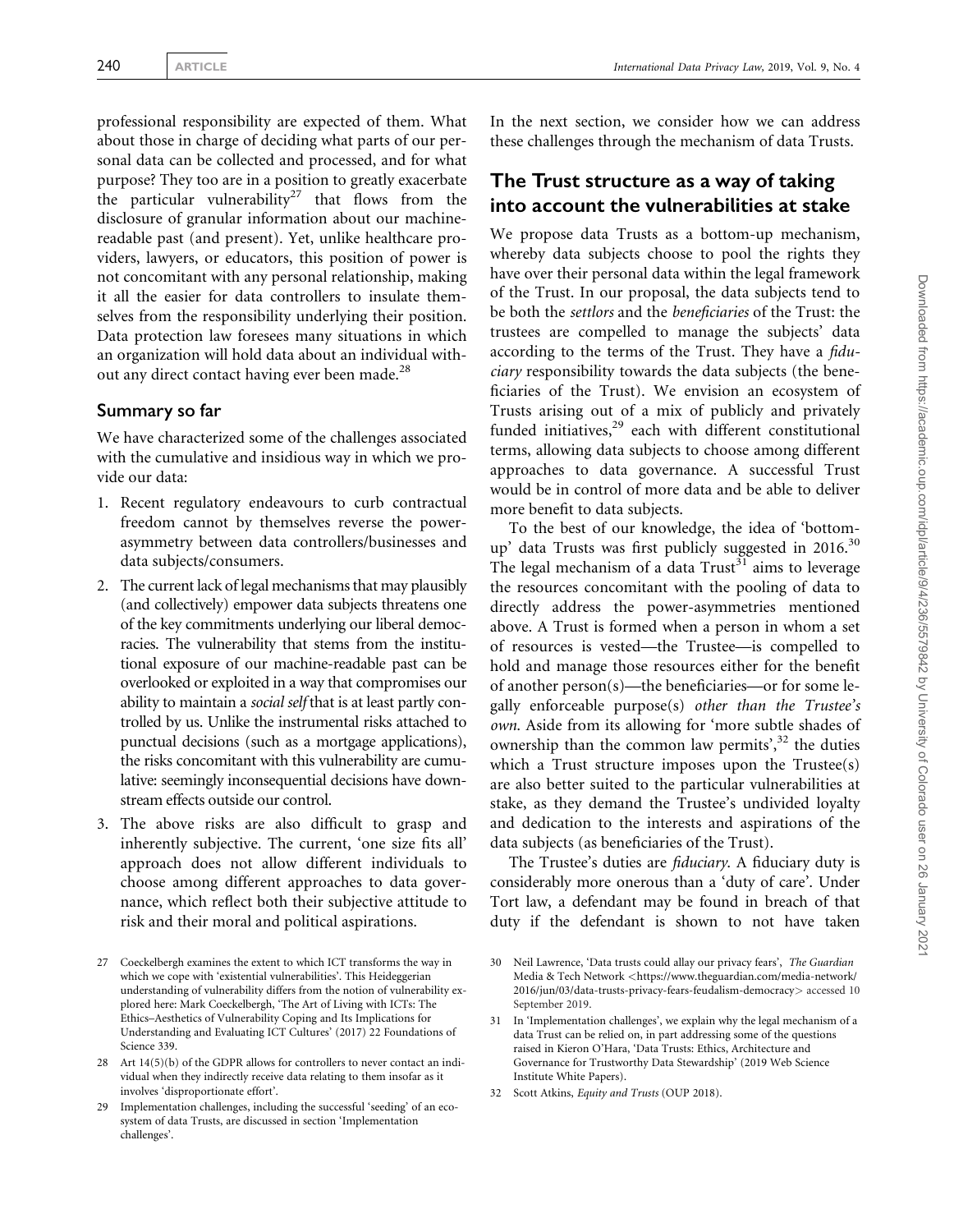'reasonable care' to avert some 'reasonably foreseeable' harm. Reasonable care is defined as the level of concern that a 'reasonable person'33 would apply. Our contention is that, where personal data is concerned, 'reasonable care' is not sufficient: the 'ethical relationship of trust'<sup>34</sup> underlying fiduciary duties is better suited to the vulnerabilities at stake, especially given the Court's jurisdiction to supervise and, if necessary, to intervene on behalf of the beneficiaries to enforce the Trust against a trustee. The fact that the burden of proof is reversed is also important. In the event of a claim, it is for the trustees to demonstrate that they have sought to promote the beneficiaries' interest with appropriate degrees of impartiality, prudence, transparency and undivided loyalty.<sup>35</sup> This loyalty condition is important: while trustees can be remunerated for their services, trustees cannot profit from a Trust, and more generally cannot allow their own interests to conflict with those of the beneficiaries. This condition calls into question those proposals that seek to impose fiduciary duties upon data collectors/controllers.

Among those proposals, Edwards was the first to see the potential inherent in Trusts as a legal mechanism for managing a resource—personal data—that is accumulated by small contributions.<sup>36</sup> Under her proposal, an 'implied'<sup>37</sup> data Trust is created whenever data subjects share personal data with data collectors. The latter are deemed to be the trustees. This is problematic, given the undivided loyalty<sup>38</sup> condition. In contrast, our proposal presupposes the creation of 'express' Trusts, and it requires the appointment of independent trustees who are bound by the Trust's purposes and terms. The latter can vary from one Trust to another. Importantly, this allows for an ecosystem of Trusts, where a variety of data sharing policies across Trusts gives data subjects a range of choices that reflect their personal trade-offs: the resulting diversity also allows society to explore different principles for data sharing within the same digital ecosystem.

- 33 John Gardner, 'The many Faces of the Reasonable Person' (2015) 131 Law Quarterly Review 563.
- 34 Hartley Goldstone, 'The Moral Core of Trusteeship' (2013) 152 Trusts & Estates 5.
- 35 The delineation of a Trustee's duties and responsibilities is open to interpretation. It varies to some extent from one jurisdiction to another, but also in accordance with the terms and purpose of the Trust. Most importantly, implementation choices (discussed in section 'Challenges and opportunities inherent in holding data rights under a Trust (rather than a contractual agreement or corporate structure') will determine whether the trustee must be deemed a data controller under the GDPR or not.
- 36 L Edwards, 'The Problem with privacy' (2004) 18 International Review of Law Computers & Technology.
- 37 Given Edwards' referring to the 'administrative headache' that would stem from the fact that 'millions of data subjects would have a claim on millions of different aggregate data 'trusts', with one trust for each data collector', it is unlikely that such Trusts would be express Trusts. See ibid.

#### Information fiduciaries

Balkin suggests that economic and tax incentives<sup>39</sup> ought to be offered to data controllers in exchange for their accepting 'fiduciary obligations', provided these obligations are 'not too broad'. Why not too broad? Because 'it might follow that online service providers could not make any money at all from this data because the data might be used in some way to some end-user's disadvantage'.<sup>40</sup>

This proposal does not tackle the power asymmetries inherent in our current system of data feudalism. Balkin is right to point out that 'fiduciary' does not mean 'not for profit': in many jurisdictions<sup>41</sup> healthcare providers and lawyers are deemed to have fiduciary obligations towards their patients or clients. This does not mean that they cannot be paid for their work. What it does mean is that they have an obligation of undivided loyalty towards their patient/client: a doctor who is set to profit from her patients' drug prescriptions (because of her holding pharma shares, say) would be found in breach of her fiduciary duties.<sup>42</sup>

If a data controller has a business interest in the data provided by data subjects, this results in a conflict between that interest and her duty towards data subjects. Data controllers in this position would be obliged to both maximize the value of the personal data they collect (for the benefit of shareholders) and concomitantly honour fiduciary obligations towards data subjects. While Balkin does acknowledge the potential for conflict of interest, $43$  he fails to draw the only logical conclusion: a fiduciary obligation towards data subjects is incompatible with the data controllers' responsibility towards shareholders. As discussed above, to honour a fiduciary obligation not only demands independence from profit maximization: it also requires an ability to relate to the complex and multi-faceted nature of the

- 41 Canada is the only country to explicitly characterize the patient–doctor relationship as fiduciary. In the US fiduciary duties are recognized as an independent ground for action in respect to particular obligations (such as confidentiality) in some states.
- 42 Moore v Regents of the Univ of Cal, 793 P.2d 479 (Cal 1990).
- 43 Balkin (n 39) 1126.

<sup>38</sup> There is a degree of confusion about the exact nature of the 'trustee's' duties under Edwards' scheme: under Equity law, the latter cannot but be fiduciary, with the stringent obligations discussed above. It may be that the ambiguity stems in part from the fact the Trust structure is referred to by Edwards as a way of justifying a 'privacy tax', which in practice does not require any reliance on Equity (in effect, the Trust structure mostly serves a justificatory purpose).

<sup>39</sup> Jack M Balkin, 'Information Fiduciaries and the First Amendment' (2016) 49 UC Davis Law Review 1183. Zittrain also suggests immunity from certain kinds of lawsuits among the incentives that could be offered: Jonathan Zittrain, 'Engineering an Election' (2013) 127 Harvard Law Review Forum 335, 339.

<sup>40</sup> Balkin (n 39) 1227.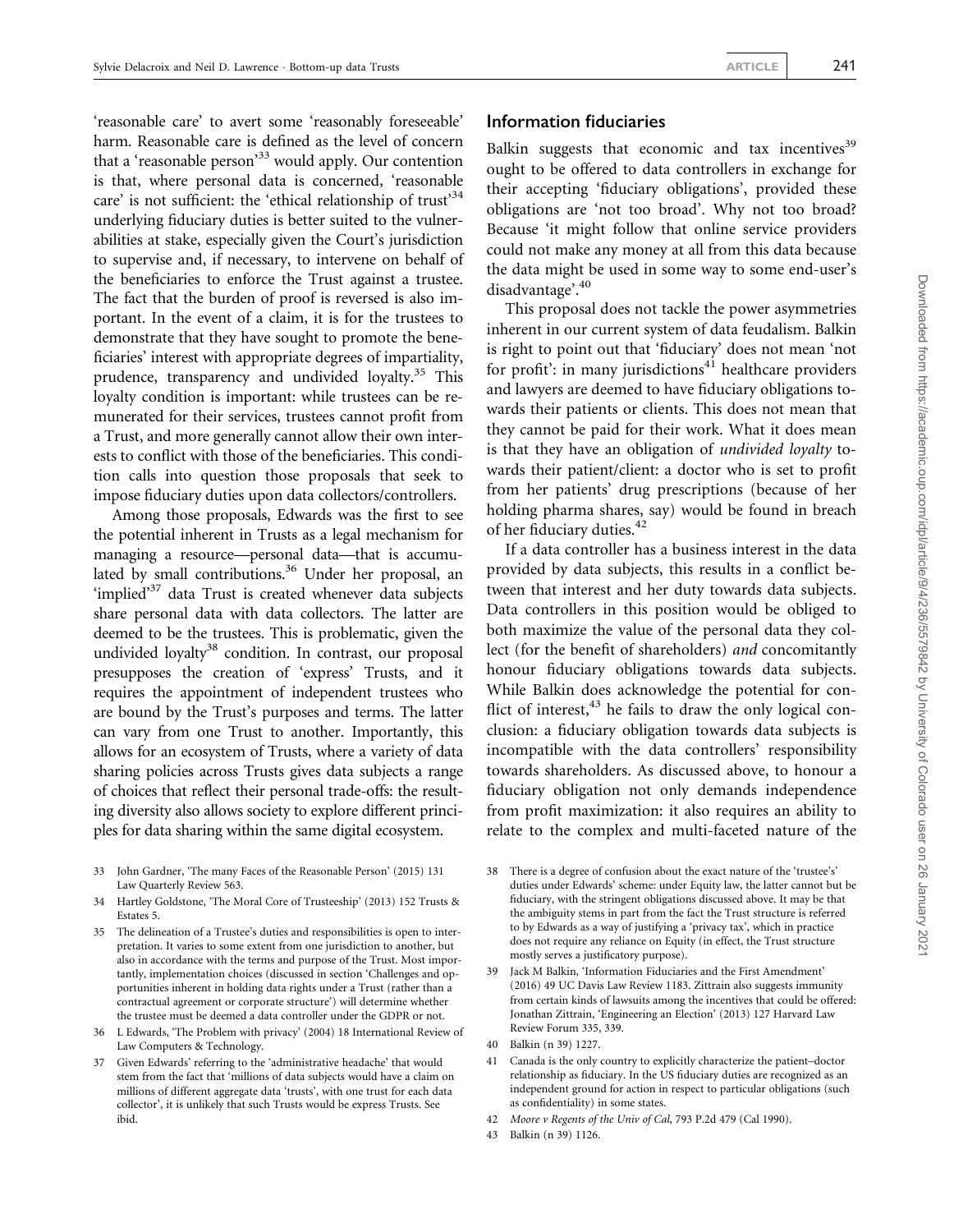vulnerability inherent in the data subject/data controller relationship. In this respect, the 'information fiduciary' proposed by Balkin would be placed in a position that is comparable to that of a doctor $44$  who gains a commission on particular drug prescriptions or a lawyer who uses a company to provide medical reports for his clients while owning shares in that company.45

Aside from sidestepping the conflict of interest issue mentioned above, Balkin's information fiduciary proposal only affords protection to those who are already in a contractual relationship with 'digital companies'. Balkin acknowledges this issue in his more recent paper, noting that: 'there are a wide range of situations in which people lack a contractual relationship with a digital enterprise or with a business that collects personal information and uses algorithms to make decisions.'<sup>46</sup> To address this issue, Balkin puts forward the Common Law concepts of public and private nuisance: in Balkin's argument, the nuisance that can legitimately be targeted by regulation (despite First Amendment constraints) consists in '[u]sing algorithms repeatedly and pervasively over large populations of people [which] may inappropriately treat people as risky or otherwise undesirable, impose unjustified burdens and hardships on populations, and reinforce existing inequalities'.47 If such is the nature of the 'nuisance' at stake, the remedy proposed by Balkin is puzzling:

The appropriate remedy is to make companies internalize the costs they shift onto others and onto society as a whole as they employ algorithmic decision making.<sup>48</sup>

Balkin does not dwell on the process that would somehow enable the quantification (and hence 'internalization') of the 'cost' of treating people as 'otherwise undesirable'. The type of inequality that is fostered by the current, 'feudal' approach to data governance is not merely one of material resources or opportunities. As discussed above, the compromising of our ability to maintain a social self that is at least partly controlled by us undermines our commitment to moral equality: our equal moral worth independently of any contingent traits (such as the amount of personal data shared online). Taxes or economic incentives can sometimes prove effective when tackling socio-economic

47 Ibid.

inequalities. They are a dubious answer when faced with structures that foster what may aptly be described as a form of social cruelty.

Instead of seeking to compensate for the nefarious effects of the existing data governance framework, our proposal is to challenge it from the ground-up. As a bottom-up structure, the data Trust framework is in a position to plausibly empower data subjects, to 'take the reins' of their data. This contrasts with the current focus on compensation for the undesirable risks or sideeffects that stem from the current exploitation of our data by centralized platforms.

#### When 'Trust' is used as a marketing tool

The term 'data trust' has also been used recently to refer to the need for some 'repeatable framework of terms and mechanisms', 'to facilitate the sharing of data between organizations holding data and organizations looking to use data to develop AI'.<sup>49</sup> Such frameworks have an important role to play in facilitating the responsible sharing of data, which may otherwise remain out of the reach of organizations that do not have the requisite type of know-how (and legal support) to be able to leverage such data without fear of breaching ethical and legal requirements. But it is unclear what, if anything, such frameworks have in common with legal Trust structures.

In contrast to the above proposals, the 'data Trusts' we have in mind are 'true' Trusts, legally speaking.<sup>50</sup> The collective setting of terms by the Trust is a way for data subjects to pool their rights to acquire a 'voice': some Trusts may indeed be run in a way that resembles a collective or cooperative. There are many historical precedents for the formation of such bodies to empower the disenfranchised. For example, 'Land Societies'<sup>51</sup> were formed almost two centuries ago for the purpose of giving a political voice to their members, who would not otherwise have had the resources to acquire the freehold land conditioning their right to vote.

The terms of the Trust may specify a governance structure that compels the data Trustees to continuously consult and deliberate with the settlors and beneficiaries: in that case the Trust model would effectively function in ways similar to a cooperative, albeit with robust fiduciary

50 For detailed arguments as to why data Trusts can be 'true' Trusts, see section 'The possibility (and advantages) of holding data rights under a legal Trust'.

<sup>44</sup> Balkin's proposal has the merit of acknowledging some of the similarities between the vulnerability that characterises the doctor/patient (or lawyer/client) relationship and that which underlies the data subject/data controller relationship, even if Balkin only focuses on the epistemic aspect of data subjects' vulnerability: ibid.

<sup>45</sup> Solicitors Regulation Authority v Dennison [2012] EWCA Civ 421.

Jack M Balkin, 'Free Speech in the Algorithmic Society: Big Data, Private Governance, and New School Speech Regulation Essays' (2017) 51 UC Davis Law Review 1149.

<sup>48</sup> Ibid.

<sup>49</sup> Wendy Hall and Jérôme Pesenti, Growing the Artificial Intelligence Industry in the UK (2017).

<sup>51</sup> Thomas Beggs, 'Freehold Land Societies' [[Royal Statistical Society, Wiley]] 16 Journal of the Statistical Society of London 338.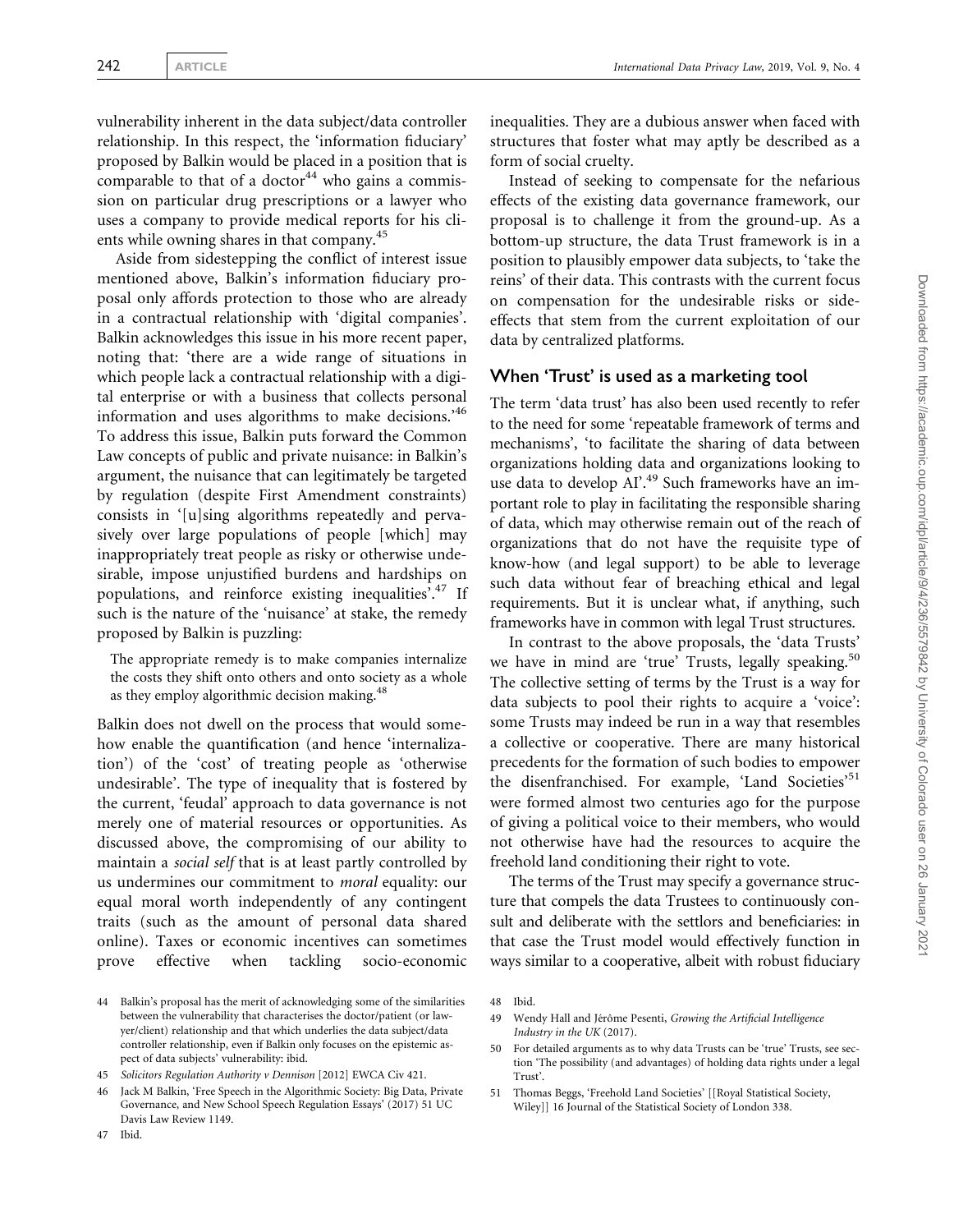duties vested in the Trustees. Some data Trusts may prefer a less participatory model, while others may choose to automatically align themselves to a set of default data governance principles set by some governmental body.

This 'bottom-up' data Trust model is resolutely complementary to top-down, regulatory constraints (including those of the GDPR). Indeed, some of those topdown constraints will be needed in relation to public good issues: one may for instance consider an across-Trusts constraint which demands that some kind of health-data be shared in all cases. The choices and aspirations encapsulated in each data Trust will necessarily be limited by topdown, public interest interventions which must delineate the scope of legitimate discretionary choice. In this respect, data trustees are likely to play an important role in shaping societal debate about 'whether one can require an individual [or group of individuals] to contribute to a "greater" good'.52 We firmly believe in a positive answer to the latter question, which needs to be the focus of greater public awareness and debate than is currently the case.

Data trustees will also have to make sure that any data—with its relevant rights—entrusted by settlors is in fact genuinely theirs to give (and not merely 'captured' by a data collecting artefact deployed by the purported settlors, for instance). The latter responsibility could be formalized as part and parcel of a larger set of 'professional' duties (in which case data trustees would be overseen by a specific professional body), or alternatively as a duty that has to be complied with for the purpose of certification.

## The need to be able to 'shop around' data **Trusts**

While we are unlikely to have a data Trust tailored specifically to each individual in society it seems important that there be a wide variety of data Trusts, each instantiating one particular way of balancing data risks and responsibilities. Some Trusts may heavily favour the furthering of some 'public good' endeavour by making some data freely accessible to some organizations, while others may prioritize the maximization of financial returns. Others may put great emphasis on minimizing individual risks. Individuals will be able to shop around, switching from one Trust to another as and when their preferences or aspirations evolve. The fostering of such competition between a wide variety of data Trusts will not only serve to raise awareness of the fact that there are many ways of apprehending data risks and responsibilities. It will also make it more likely that our data governance structures remain in touch with the evolving needs and aspirations of multi-faceted societies.

Two conditions must be met for such an ecosystem to thrive: the barrier for entry must be low—the creation of new Trusts must be relatively straightforward—(condition 1) and the data subjects' data must be secure (condition 2). Given that the expertise for building secure data infrastructure is in short supply, many Trusts may prefer to focus on collectively setting the terms according to which the settlors' data may be used, relying on computational and storage infrastructure from commercial suppliers. It might even be the case that data subjects retain physical control of their data, such as in a personal data container, but give Trustees the ability to exercise their rights and undertake operations over it.

The above also implies a system of data exchange between Trusts and consumers of the data (companies, hospitals, etc). Such a data exchange system requires two fundamental characteristics.

- 1. An individual's personal data must be portable between different computer systems (data portability condition 3)
- 2. An individual's data must be erasable from any particular system (data erasure—condition 4)

The successful development of an ecosystem of Trusts is contingent on their ability to make use of the currently limited rights around data portability and data erasure: for any Trust to have power it must be able to make its settlors' data available (under its constitutional terms), but it must also be able to withdraw data from a particular controller if it is to specify disapproval of a particular form of data use.

At the moment, this need to be able to demand data erasure is only partially backed by legal provisions. In Europe, Article 17 of the GDPR grants a right to have personal data erased in certain circumstances only. Among the several limitations, the 'overriding legitimate interest to continue processing<sup>53</sup> constitutes a significant exception.<sup>54</sup>

<sup>52</sup> Hielke Hijmans and Charles Raab, 'Ethical dimensions of the GDPR', 20 August 2018, [https://papers.ssrn.com/sol3/papers.cfm?abstract\\_id=](https://papers.ssrn.com/sol3/papers.cfm?abstract_id=3222677) [3222677](https://papers.ssrn.com/sol3/papers.cfm?abstract_id=3222677), forthcoming in Mark Cole and Franziska Boehm (eds), Commentary on the General Data Protection Regulation (Edward Elgar).

<sup>53</sup> When 'legitimate interest' is relied on as the basis of processing.

Similar exceptions apply to the right to deletion under the CCPA, which also includes an exemption from deletion requests if such requests interfere with a right to 'exercise free speech, ensure the right of another consumer to exercise his or her right of free speech, or exercise another right provided by law' Peter Stockburger, 'The Good, Bad, And The Ugly: Key

Takeaways From California's New Privacy Law' (Mondaq, 13 November  $2018$ ) <[http://www.mondaq.com/canada/x/754510/The](http://www.mondaq.com/canada/x/754510/The+Good+Bad+And+The+Ugly+Key+Takeaways+From+Californias+New+Privacy+Law)+[Good](http://www.mondaq.com/canada/x/754510/The+Good+Bad+And+The+Ugly+Key+Takeaways+From+Californias+New+Privacy+Law)+[Bad](http://www.mondaq.com/canada/x/754510/The+Good+Bad+And+The+Ugly+Key+Takeaways+From+Californias+New+Privacy+Law)+ [And](http://www.mondaq.com/canada/x/754510/The+Good+Bad+And+The+Ugly+Key+Takeaways+From+Californias+New+Privacy+Law)+[The](http://www.mondaq.com/canada/x/754510/The+Good+Bad+And+The+Ugly+Key+Takeaways+From+Californias+New+Privacy+Law)+[Ugly](http://www.mondaq.com/canada/x/754510/The+Good+Bad+And+The+Ugly+Key+Takeaways+From+Californias+New+Privacy+Law)+[Key](http://www.mondaq.com/canada/x/754510/The+Good+Bad+And+The+Ugly+Key+Takeaways+From+Californias+New+Privacy+Law)+[Takeaways](http://www.mondaq.com/canada/x/754510/The+Good+Bad+And+The+Ugly+Key+Takeaways+From+Californias+New+Privacy+Law)+[From](http://www.mondaq.com/canada/x/754510/The+Good+Bad+And+The+Ugly+Key+Takeaways+From+Californias+New+Privacy+Law)+[Californias](http://www.mondaq.com/canada/x/754510/The+Good+Bad+And+The+Ugly+Key+Takeaways+From+Californias+New+Privacy+Law)+[New](http://www.mondaq.com/canada/x/754510/The+Good+Bad+And+The+Ugly+Key+Takeaways+From+Californias+New+Privacy+Law)+[Privacy](http://www.mondaq.com/canada/x/754510/The+Good+Bad+And+The+Ugly+Key+Takeaways+From+Californias+New+Privacy+Law)+ [Law](http://www.mondaq.com/canada/x/754510/The+Good+Bad+And+The+Ugly+Key+Takeaways+From+Californias+New+Privacy+Law)> accessed 10 September 2019. For a discussion of the trade-off between confidentiality requirements and the data controller's ability to enact the data subjects' rights to erase (or access) their data, see Michael Veale, Reuben Binns and Jef Ausloos, 'When Data Protection by Design and Data Subject Rights Clash' (2018) 8 International Data Privacy Law 105.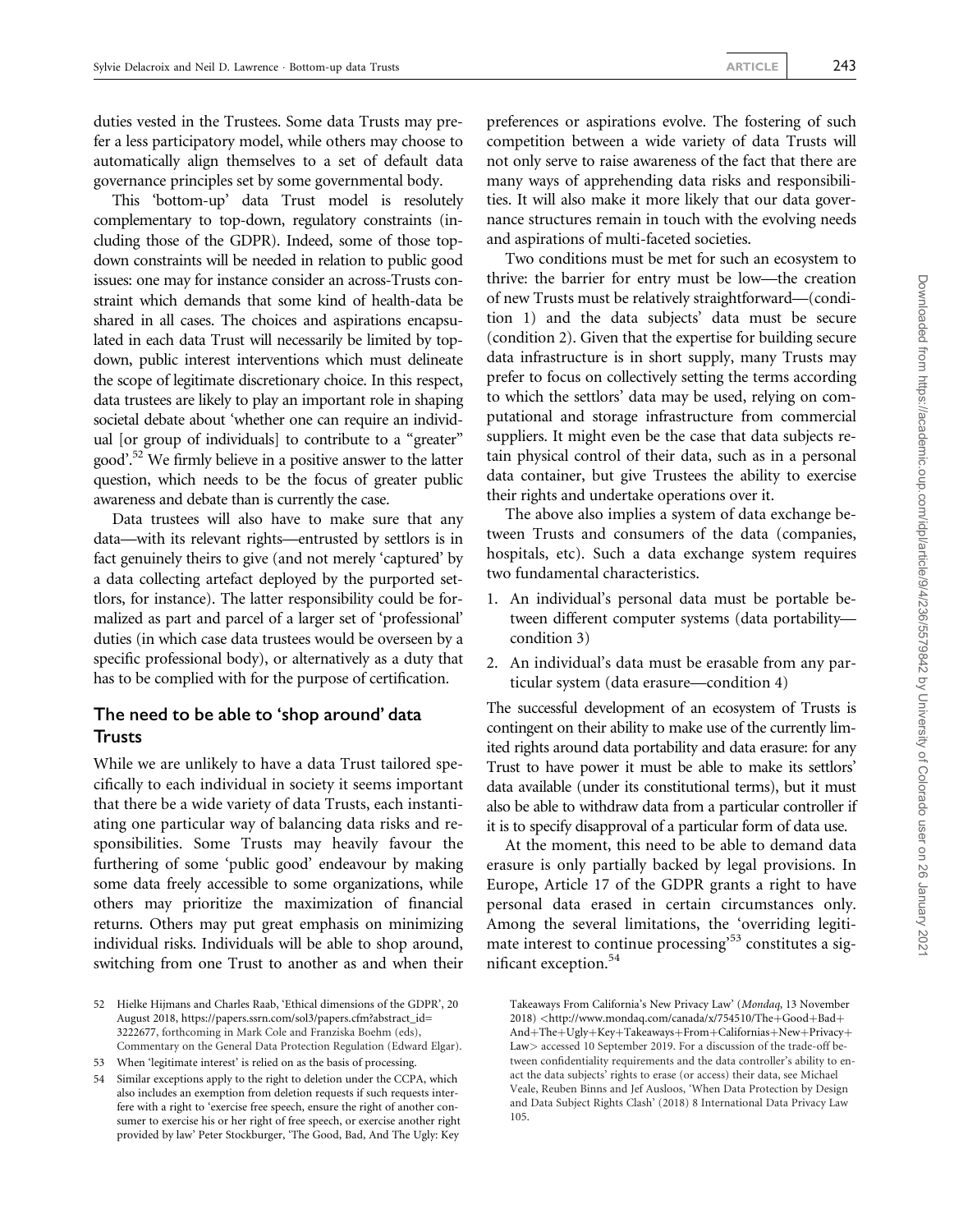If the erasure requirement is a form of negative control, the portability requirement allows for positive reinforcement: data can be shared with actors that conform to the policies of the Trust. Under Article 20 of the GDPR, this portability right is limited to information that has been 'provided' to a controller, actively or passively, and processed on the basis of consent (or performance of a contract).<sup>55</sup> In contrast, the right of access (Article 15 of the GDPR) is stronger and covers all data, but this data can be provided in any format (unlike Article  $20^{56}$ ), which might hinder automatic transfer or parsing.<sup>57</sup> Interestingly, article 16(4) of the very recent directive 'on certain aspects concerning contracts for the supply of digital content and digital services' broadens the scope of portability rights to non-personal data, as consumers are given the right to retrieve 'any content other than personal data, which was provided or created by the consumer when using the digital content or digital service supplied by the trader'.<sup>58</sup>

Now, the impact of those—currently limited—portability and access rights will in part depend upon shortening the timeframe within which they have to be acted upon. Article 15 GDPR specifies that a subject access request should be fulfilled within a month. For efficient data exchange we might expect Trusts to require access within milliseconds: performed programmatically,<sup>59</sup> such access requests would be executed by direct computer interface, without human involvement. Similar stipulations apply to data erasure.

The impact of those rights will also depend on quality control and compliance mechanisms: a recent study analysing the replies to a number of access requests

- Art 20 GDPR requires data to be available in a commonly used, structured, and machine-readable format.
- 57 It is interesting to note that the scope of the CCPA's portability obligations are arguably broader: if the information provided in response to an access request is delivered electronically (rather than by mail), it must be 'in a portable and, to the extent technically feasible, in a readily usable format that allows the consumer to transmit this information to another entity without hindrance'.
- 58 Art 16(4) of DIRECTIVE (EU) 2019/770 OF THE EUROPEAN PARLIAMENT AND OF THE COUNCIL of 20 May 2019 'on certain aspects concerning contracts for the supply of digital content and digital services' reads: 'Except in the situations referred to in point (a), (b) or (c) of paragraph 3, the trader shall, at the request of the consumer, make available to the consumer any content other than personal data, which was provided or created by the consumer when using the digital content or digital service supplied by the trader. The consumer shall be entitled to retrieve that digital content free of charge, without hindrance from the trader, within a reasonable time and in a commonly used and machinereadable format.'
- 59 At the moment Recital 59 of the GDPR recommends that organisations 'provide means for requests to be made electronically, especially where personal data are processed by electronic means'. Interestingly, for our

highlights reports of a large variation in the quality of the responses received.<sup>60</sup> They point out that 'a substantial proportion of the queried organizations, whether out of inability or out of unwillingness, are noncompliant with the law'.<sup>61</sup> Sometimes it takes a 'follow-up request to receive an answer with data that was previously withheld', and 'while many replies are quite elaborate, even these replies frequently provide inadequate information to the individual for making an informed judgment about the lawfulness of the processing'.<sup>62</sup> Most importantly, despite the fact that a right to access has been in place for over fifteen years, some large organizations processing personal data reported that they had never received an access request. As a way forward, this study argues that 'collective use of the right of access can help shift the power imbalance between individual citizens and organizations in favour of the citizen'.63 Along a similar line, Veale and others discuss both the desirability and challenges inherent in the development of some automated platform 'to enable data subjects to utilize their rights'.<sup>64</sup>

As a concrete way of addressing the above concerns, our data Trust proposal hinges upon the possibility of assigning those seldom-used rights to a data trustee, who would exercise them on behalf of the Trust's beneficiaries (and settlors). This assignability question is discussed below.

## The possibility (and advantages) of holding data rights under a legal Trust

A legal framework report entitled 'Data Trusts: legal and governance considerations<sup>'65</sup> was recently

purposes, Recital 63 advises that, where possible, organisations should be able to provide remote access to a secure self-service system which would provide the individual—or in our case the Data Trustee on behalf of the data subject—with direct access to his or her information.

60 Interestingly, this study highlights that 'in most cases a request for information about specific data in an initial data request is ignored, while follow-up requests get an individualized reply more often. Sometimes a follow-up request does receive an answer with data that was previously withheld'. RLP Mahieu, H Asghari and M van Eeten, 'Collectively Exercising the Right of Access: Individual Effort, Societal Effect' (2018) 7 Internet Policy Review. doi: 10.14763/2018.3.927.

- 64 M. Veale and others, 'Automating data rights' in D Eyers and others (eds), Towards accountable systems (Dagstuhl Reports, Schloss Dagstuhl 2018).
- 65 Reed, BPE Solicitors, and Pinsent Masons, 'Data Trusts: legal and governance considerations', April 2019, [https://theodi.org/wp-content/](https://theodi.org/wp-content/uploads/2019/04/General-legal-report-on-data-trust.pdf) [uploads/2019/04/General-legal-report-on-data-trust.pdf](https://theodi.org/wp-content/uploads/2019/04/General-legal-report-on-data-trust.pdf).

<sup>55</sup> The limits inherent in the right to portability are further discussed in Helena Ursic, 'Unfolding the New-Born Right to Data Portability: Four Gateways to Data Subject Control' (2018) 15 SCRIPted 42.

<sup>61</sup> Ibid. 62 Ibid.

<sup>63</sup> Roger Brownsword, 'Knowing Me, Knowing you - Profiling, Privacy and the Public Interest' in Mireille Hildebrandt and Serge Gutwirth (eds), Profiling the European Citizen: Cross-disciplinary perspectives (Springer 2008).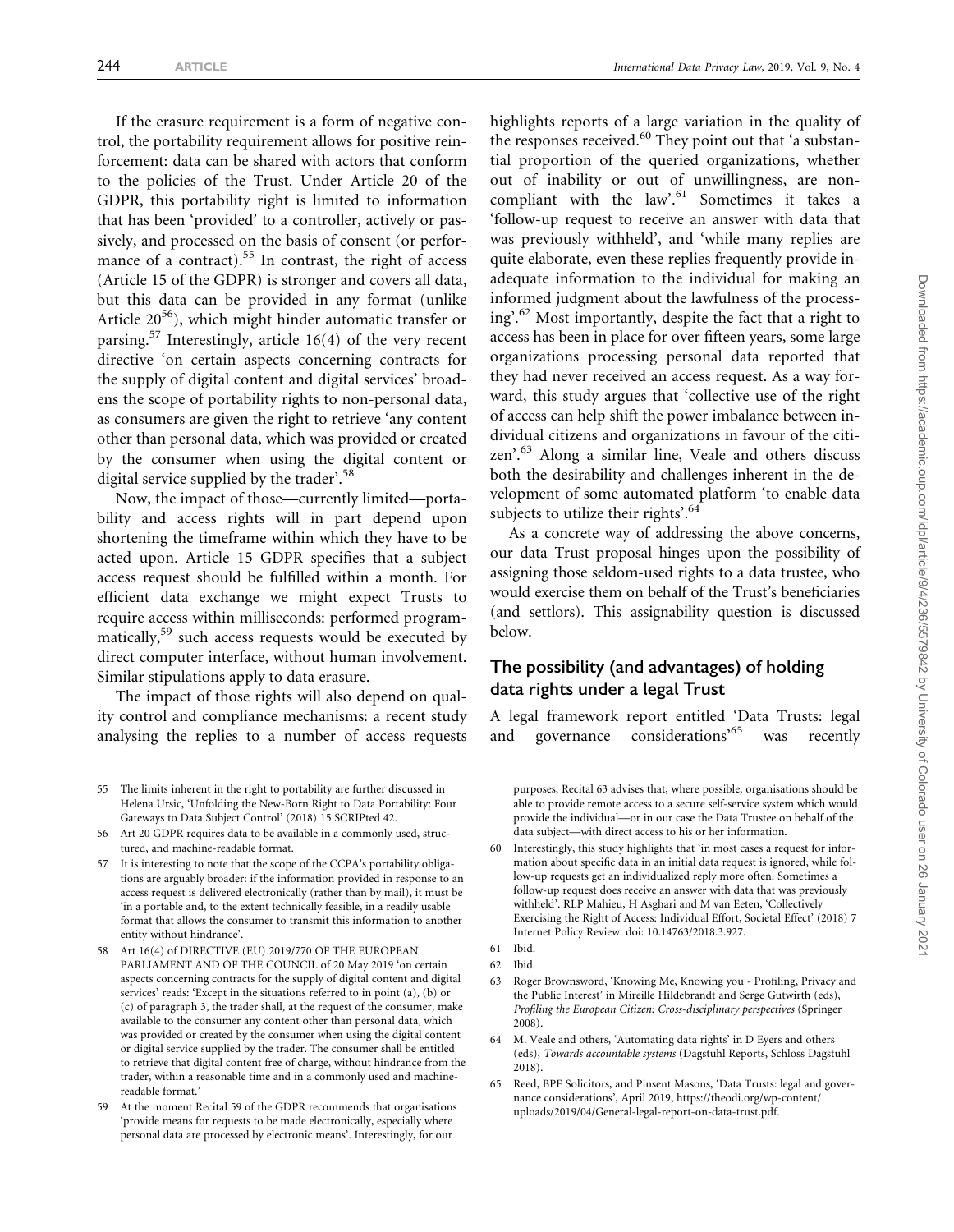commissioned by the Open Data Institute (ODI). This report claims that:

data is not capable of constituting property in the legal trust sense, and thus cannot form the basis of a legal trust in any of the legal systems which have a concept of trust law.<sup>66</sup>

In what follows we will outline why this assertion betrays a misunderstanding of the nature of equitable property. To do so, we survey the current debate about the extent to which some kinds of data may plausibly be said to give rise to property rights. The latter debate is considered for interest's sake, as our data trusts proposal does not hinge on this property rights debate. We subsequently outline the advantages of relying on Trust law as a legal framework (in contrast to the contractual or corporate frameworks proposed in the abovementioned report), as well as its challenges (rights assignability prime among them).

#### Data rights as the subject matter of the Trust

There are several ways of explaining what led the authors of the above report to state that 'data is not capable of constituting property in the legal trust sense'. The authors of that report could have been referring to the fact that data is an intangible asset.<sup>67</sup> Some jurisdictions' understanding of property (Germany most notable among them) does not allow the latter to include 'non-tangible objects'. The

66 Ibid.

- 67 As such it cannot give rise to a 'right in rem'.
- 68 Along this line, Sarah Worthington explains: English law, unlike its civilian counterparts, no longer holds to a sharp divide between tangible assets (such as land, bicycles and Picasso paintings) and intangible assets (such as shares, bonds and debts). Put in legal terms, English law no longer draws hard lines between 'property' and 'obligation' or 'property' and 'contract'. All these different types of rights are 'assets': The British Academy, The Royal Society and TechUK, Data ownership, rights and controls: Reaching a common understanding (Discussions at a British Academy, Royal Society and techUK seminar on 3 October 2018).
- 69 Today all sorts of intangible assets—or more precisely, the rights such assets give rise to—can be held under a Trust. Shares 'might be evidenced by a document, such as a company share certificate, but the value of the share is in the rights it gives you against the company': James Penner, The Law of Trusts (OUP 2016).
- 'The chief characteristic of a property right in relation to a thing is that it allows B to exclude others from making use of that thing. It has been argued that equitable property rights possess this characteristic. The most obvious problem with that argument is that B may have an equitable property right in relation to an intangible asset. For example, A can hold a personal right against Z, such as a bank account, on trust for B. In such a case, there is no independent physical thing against which B has a right. After all, there is no thing against which A has a right: A merely has a right to receive payment from Z. If I have title to land or a car I can exclude others from making use of it; it is not meaningful to speak of excluding another from making use of a debt owed to me.' Ben Mcfarlane and Robert Stevens, 'The Nature of Equitable Property' (2010) 4 The Journal of Equity 3.
- 71 For a critical discussion of the widespread assumption that the 'right to exclude' is central to the 'formal structure of property', see James Y

intangible nature of data is however unlikely to have been the driving concern behind the report's conclusion, since in the UK property rights can be established on any type of tradeable assets $^{68}$  (tangible or intangible<sup>69</sup>), and bank accounts are commonly held in Trusts. In the latter case, the trustee holds a personal right to payment ('right in personam') against a bank, $70$  in trust for the beneficiary.

Alternatively, the authors of the report may have been referring to the fact that data differs from assets like bank balances in several respects, key among which is its non-rival nature: data can easily be duplicated, and this makes it difficult to exclude others from using that data. $^{71}$  In that respect, the challenge is no different from that pertaining to intellectual property rights—which are 'not dependent on any idea of there being "property" in the creative idea or endeavour $172$ —and are also commonly held under Trusts.

Most plausibly, the authors of the report may have sided with those who take the view that data cannot be said to give rise to property rights.<sup>73</sup> This view is opposed by those who argue that the GDPR rights to portability, erasure and access—when applicable—provide all that is needed to give rise to property rights for these categories of data. While the latter view is outlined in the next section, what follows aims to explain why the extent to which certain kinds of data may be said to give rise to property rights is neither here nor there as far as

Stern, 'What is the Right to Exclude and why does it Matter?' in MH Otsuka and JE Penner (eds), Property Theory: Legal and Political Perspectives (CUP 2018).

- 72 To quote Sarah Worthington's contribution to the report referred to in note 77: 'All intellectual property rights are created by statute, not by the courts. Notably, despite the "property" terminology, the protection delivered by these statutory means is not dependent on any idea of there being "property" in the creative idea or endeavour. Instead, the statute itself defines rights, and then defines remedies for their infringement, and it is these statutory rights that are then 'assets' that may be assigned or shared in all the ways that other assets can be dealt with at law.' The British Academy, The Royal Society and TechUK.
- 73 This interpretation is supported by the fact that the report refers to Oxford v Moss [1978] 68 Cr App 183: in the latter case the Court of Appeal concluded that confidential information (in this instance an examination paper) did not fall within the definition of 'intangible property'. Along a similar line, the report could also have referred to the more recent: Your Response Limited v Data team Business Media Limited [2014] EWCA Civ 281. In that case, Lord Justice Floyd stated that '[a]lthough information [in this instance, a subscribers database] may give rise to intellectual property rights, such as database right and copyright, the law has been reluctant to treat information itself as property. When information is created and recorded there are sharp distinctions between the information itself, the physical medium on which the information is recorded and the rights to which the information gives rise. Whilst the physical medium and the rights are treated as property, the information itself has never been'. Notice the distinction between the 'information' and the rights the latter may give rise to. This distinction is crucial since the subject matter of a Trust is best defined in terms of rights, not property, as explained below (in this section).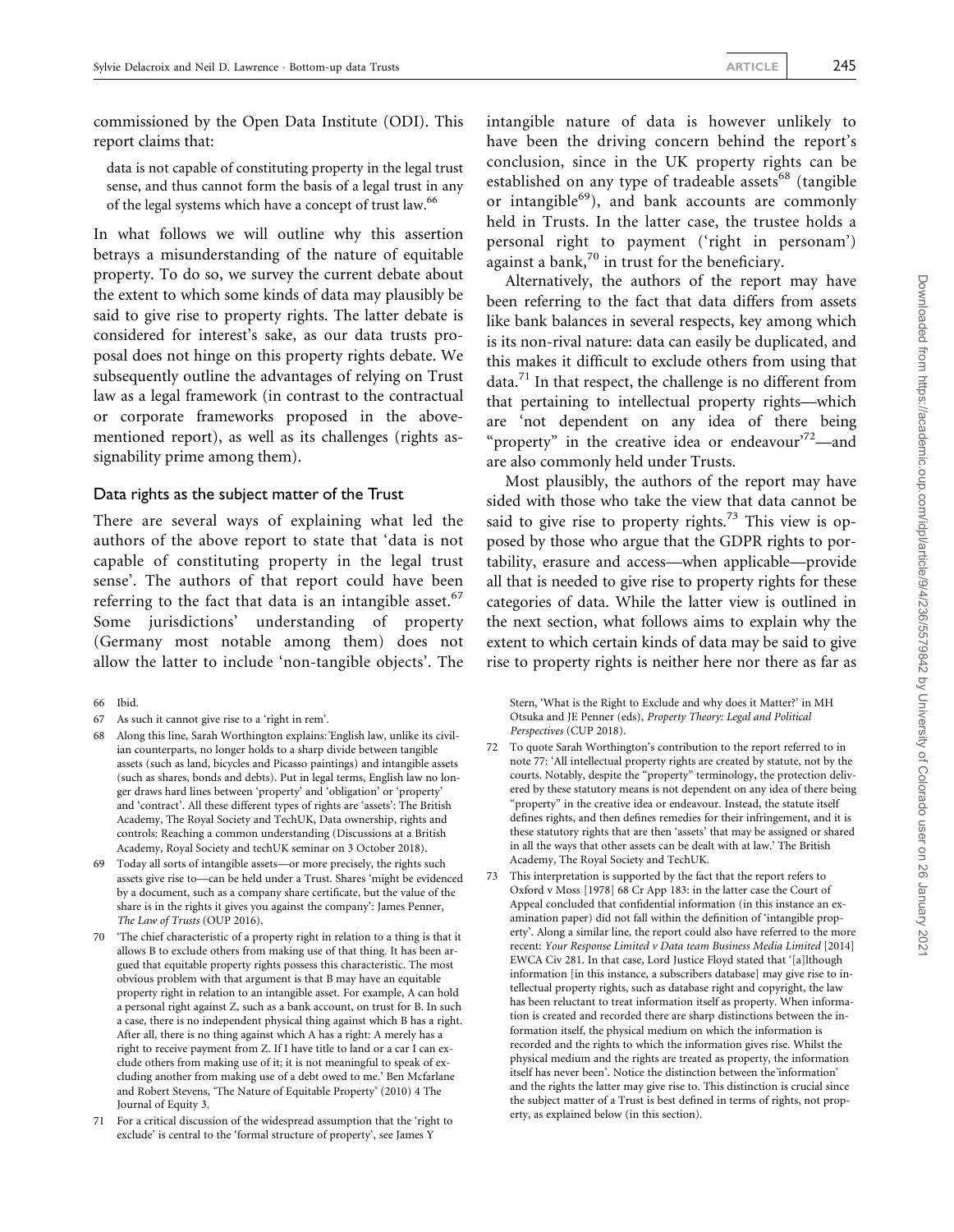our proposal is concerned. What matters, instead, is the extent to which regulatory instruments such as the GDPR confer rights, and for what kind of data. The latter question—what kind of data gives rise to what kind of rights—will determine the possible scope of data Trusts in various jurisdictions.

Quoting Lord Shaw, according to whom '[t]he scope of the trusts recognized in equity is unlimited. There can be a trust of a chattel or a chose in action, or of a right or obligation under an ordinary legal contract, just as much as a trust of land', McFarlane and Mitchell<sup>74</sup> explain in their textbook that:

If the term 'property' is not limited to physical things, and instead extends to any valuable, assignable right, the possibility of the declaration of trust of a non-assignable right [as per Don King Productions Inc v. Warren<sup>75</sup>] shows that the subject matter of a trust need not fall within even that extended definition of property. For this reason, it has been suggested that it is more accurate to think of the subject matter of the trust as a right, rather than as a property. After all, even in a case where the property held on trust is a physical thing, such as land, it is the trustees' right to the land that is held on trust, and not the land itself.<sup>76</sup>

Similarly, Robert Chambers seeks to dispel the 'false assumptions' made by many who 'fear the trust', and states that:

Every trust is a relationship between at least two persons (a trustee and a beneficiary) in which the trustee holds some right in trust for the beneficiary. Almost any right can be held in trust  $[.]^{77}$ 

If the subject matter of a Trust is best thought of as a right, $^{78}$  rather than property, the important question becomes the extent to which the rights conferred by the GDPR (and other regulatory instruments in other jurisdictions) can be held in Trust. There are no obvious public policy reasons why data rights (unlike the right

- 75 Don King Productions Inc v Warren (No1) [2000] Ch 291; [1999] 3 WLR 276, CA (Civ Div).
- 76 Ben McFarlane and Charles Mitchell, Hayton and Mitchell: Text, Cases and Materials on the Law of Trusts and Equitable Remedies (Sweet & Maxwell 2015), our emphasis.
- 77 Robert Chambers, 'Distrust: Our Fear of Trusts in the Commercial World' (2010) 63 Current Legal Problems 631.
- 78 As such, the beneficiaries are said to have a 'right against a right'. Mcfarlane and Stevens notably highlight the advantages of this analysis when it comes to the cross-jurisdictional applicability of the Trust law framework: 'a key practical consequence of the [right against a right] analysis is that it provides a model by which institutions such as the trust or equitable assignment can be accommodated within legal systems that

to vote, for instance) should not be held in Trust, and data rights are quite different from a right—or license to practice dentistry, say, which was deemed unsuitable given its being intrinsically connected to the right holder.<sup>79</sup> The latter case brings to the fore one important point: at the moment the rights to portability, erasure, and access as conferred by the GDPR are not mandatable to a third party. To make such rights mandatable (in our proposal, to a data trustee) would require regulatory intervention. This is addressed below.

### The extent to which some kinds of data may be said to give rise to property rights

Today many concur in acknowledging the fact that data continues to present unique challenges when it comes to building a battery of rights and responsibilities that adequately takes into account both its growing importance as an economic asset and its human rights implications, given the social vulnerability it entails. While the GDPR set of rights and responsibilities pertaining to personal data are rooted in human rights concerns, the rights to portability, erasure and access mentioned above can nevertheless be said to provide all that is needed to give rise to what may plausibly be characterized as property rights<sup>80</sup> (notwithstanding obstacles specific to Italy and Germany $81$ ). The latter's strength varies, and decreases (all the way to nil) as we move away from data that is 'directly provided' by the data subject (1), to data such as cookies—for which there is no right to portability— $(2)$ , all the way to data that is the result of sophisticated processing, such as the data leading to credit rating scores (3).

In his 'relational taxonomy' of personal data, $82$ Malgieri helpfully distinguishes between the above three levels to argue that the 'intermediate category' (2) is the most complex, calling as it does for '"shared property" based on shared exclusive rights': 'Consumers will have full exclusionary rights against all commercial actors

have not experienced the productive paradox of two rival court systems [Equity and common law].' Mcfarlane and Stevens 9.

- 79 Caratun v Caratun (1992) 96 DLR (4th) 404, 10 OR (3d) 385 (CA).
- 80 Purtova, Andreas Boerding and others, 'Data Ownership—A Property Rights Approach from a European Perspective' (2018) 11 Journal of Civil Law Studies 323. In an American context, see also the earlier work of Schwartz who defends the need for a 'qualified 'propertization' of personal data: Paul M Schwartz, 'Property, Privacy, and Personal Data' (2003) 117 Harvard Law Review 2056.
- 81 In Germany, s 90 of the BGB specifies that only physical objects can constitute 'things' in the legal sense (ie be the object of property rights). Similarly, art 810, together with art 814, of the Italian Civil Code specifies that data cannot be a 'good' given its intangibility. The latter class of assets calls for a special law if it is to give rise to property rights.
- 82 Gianclaudio Malgieri, 'Property and (Intellectual) Ownership of Consumers' Information: A New Taxonomy for Personal Data' (2016) 4 Privacy in Germany PinG 133.

<sup>74</sup> McFarlane and Mitchell also refer to Re Lehman Brothers (International) Europe, where Briggs J notes that: '[N]o-one doubts the beneficial interest of clients in a solicitor's client account. Yet the subject matter of that fund consists entirely of the solicitor's purely personal rights as a customer of the client account bank or banks'.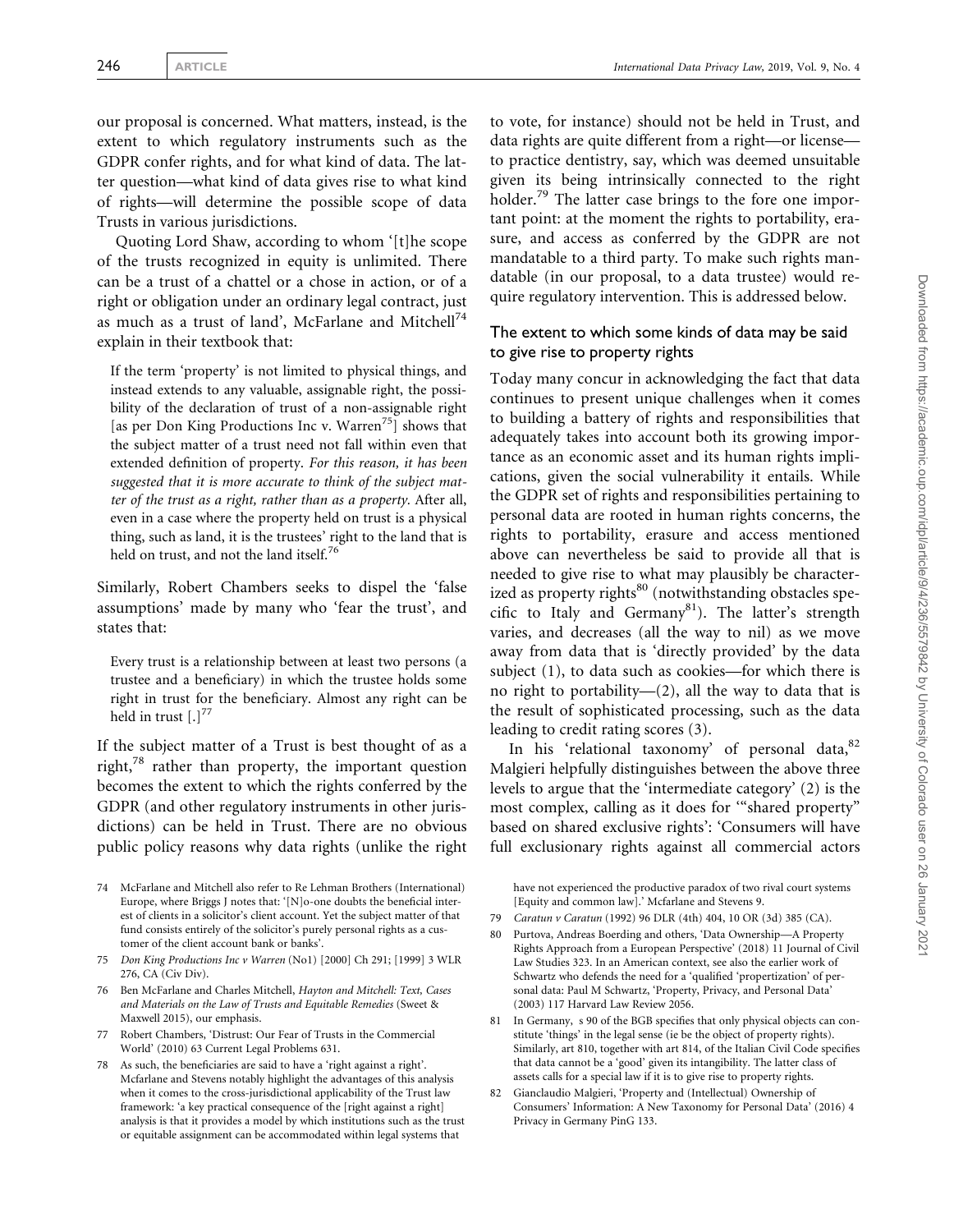interested in their data (including the company which has a shared ownership on such data); the data controllers/businesses will be able to exercise their exclusionary rights against all competing companies but not against the data subject (whose interests prevail).' In the weakest category (3), in contrast, the extensive processing needed to give rise to data such as credit rating scores entails that the 'quasi-property of companies prevail on control rights of individuals'.<sup>83</sup> The rights individuals do have in relation to such 'weakly relating data' (3) do not have any of the characteristics of property rights: they are best characterized as consumer protection rights, such as Article 14 GDPR's right to information about the controller, processing, purpose, etc.

## Challenges and opportunities inherent in holding data rights under a Trust (rather than a contractual agreement or corporate structure)

On the challenges front, the varying extent to which different kinds of data can be deemed to give rise to different levels of property rights—from full portability, access and erasure rights all the way to nil (ie 'mere' information rights)—is a problem only if one assumes that the subject matter of a Trust must be able to be defined as 'property', an assumption which the above section has sought to dispel.

Other difficulties include the fact that it can be difficult to ascertain what data relates to which identifiable person: sometimes data relates to more than one person at a time (shared provenance issues are discussed in the section discussing implementation challenges), sometimes the extent to which data is 'identifiable' varies over time, depending on the degree of data aggregation.<sup>84</sup>

The weight of the challenges stemming from these identifiability issues (and the non-rival nature of data) will in part depend on specific implementation choices, which are discussed below. For now it is worth emphasizing at this stage that a data Trust does not necessarily have to 'pull' the data held by various data collectors. One can imagine an ecosystem of Trusts where one Trust A specializes in direct data management (possibly

83 Ibid.

choosing to locate its servers in a specific jurisdiction), while Trust B devolves responsibility for data management to Trust A. Trust B would then focus on the policy, rather than the practicalities, underlying data sharing. This would allow trustees to focus on the use to which the data is put rather than the detailed mechanisms of access and storage which would be standardized. Alternatively, Trust C may work on the basis of a wholly decentralized model, whereby the beneficiaries' data stays wherever it is. Depending on the particular model adopted, data trustees may or may not be deemed data controllers under the GDPR.<sup>85</sup> Any Trust may choose to share data with other Trusts that conform to their constitutional terms. While some Trusts may be set up to manage and protect as much of the data pertaining to their beneficiaries as possible, other Trusts may specialize in only a particular kind of personal data, such as health data. Such specialized Trusts are likely to want to negotiate with the more generalist Trusts so as to be able to reap the benefits that come with large-scale datasets.

Most significant among the challenges mentioned so far is the possibility of mandating the rights to portability, access and erasure mentioned earlier. In Europe, Article 80(1) of the GDPR reads:

The data subject shall have the right to mandate a not-forprofit body, organisation or association which has been properly constituted in accordance with the law of a Member State, has statutory objectives which are in the public interest, and is active in the field of the protection of data subjects' rights and freedoms with regard to the protection of their personal data to lodge the complaint on his or her behalf, to exercise the rights referred to in Articles 77, 78 and 79 on his or her behalf, and to exercise the right to receive compensation referred to in Article 82 on his or her behalf where provided for by Member State law.

The above wording has given rise to a certain amount of controversy, since it is debatable whether the 'where provided for by Member State law' applies to the whole sentence or to the right to receive compensation only.<sup>86</sup> For our purposes, what matters is that Article 80(1) only mentions the rights in Articles 77, 78, and 79 as

<sup>84 &#</sup>x27;The same piece of data, depending on a particular context, can be personal and non-personal, more or less likely to relate to an identifiable natural person, and with a stronger or weaker link to that person. [...] The difficulty lies, first, in determining at which point the level of relation to an individual is sufficient to establish property rights, and second, in tracing the presence of such a relation.' N Purtova, 'Do Property Rights in Personal Data make Sense after the Big Data Turn: Individual Control and Transparency' (2017) 10 Journal of Law and Economic Regulation 64.

<sup>85</sup> It is beyond the scope of this article to discuss the scope and nature of the legal obligations stemming from a data trustee's potential 'controller' status.

<sup>86</sup> For a summary of this controversy, see Alexia Pato, 'The National Adaptation of Article 80 GDPR: Towards the Effective Private Enforcement of Collective Data Protection Rights' in K Cullagh, Olivia Tambou and S Bourton (eds), National Adaptations of the GDPR (Collection Open Access Book, Blogdroiteuropeen 2019) n 9. Pato notably refers to the wording of the Italian version, the historical development of art 80 and the contrasted wording of art 80(2) to conclude that only the possibility to extend the representative action to the right to compensation is left to the discretion of the member States.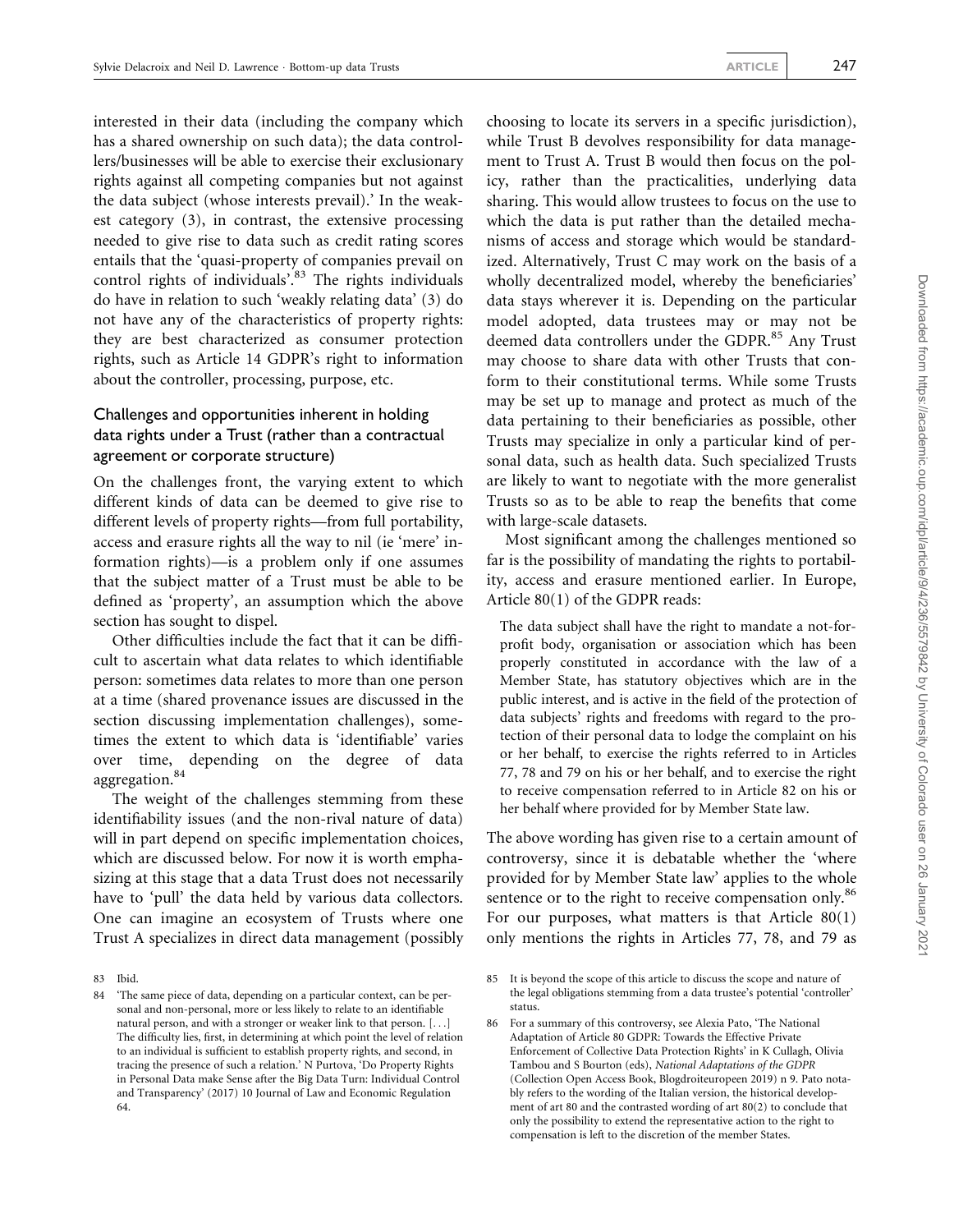'mandatable'. This raises the following question: would national legislation aimed at making the rights to portability, erasure and access mandatable (to a data trustee) be in breach of EU law? A positive answer is unlikely, since such intervention would not necessarily extend (nor diminish) the scope of controllers' obligations. Given the current, well-documented difficulties in exercising the rights to access, portability and erasure, there are pressing, positive reasons for regulatory intervention on this front. It is also worth emphasizing that this mandatability issue would be just as much a problem for the contractual or corporate structures envisaged in the 'Legal Framework report' mentioned earlier, $87$  insofar as they also rely on an appointed third party to exercise the rights to portability, access, and erasure.

Now, while the above challenges are by no means negligible, they do not constitute reasons to doubt that data rights can held under a legal Trust. To conclude otherwise and 'make do' with a contractual or corporate framework is not only to impose an unjustifiably narrow understanding of equitable Trusts and their purported subject-matter. It is also to deprive society of a particularly valuable governance tool given the unprecedented challenges (and vulnerabilities) at stake. Not only is a Court's equitable jurisdiction to supervise and intervene if necessary not easily replicable within a contractual or corporate framework, the importance of the fact that '[e]quity employs ex post moral standards, emphasizes good faith and notice, couches its reasoning in terms of morals, and is sometimes vague rather than bright line'<sup>88</sup> cannot be overestimated.

## Case studies

The following 'case studies' are meant to illustrate the complementarity of our data Trusts proposal with the legal provisions pertaining to different kinds of personal data. This delineation into kinds is for illustrative purposes only—most data Trusts are likely to encompass all or at least several of these 'categories' of data (which may overlap).

#### Medical data

Patient consent to participate in specific medical studies is currently undertaken on an individual basis, often confronting patients with a significant decision that must be taken at a moment of greater vulnerability, faced with the imminent diagnosis of a potentially serious disease. This individual consent determines who

may have access to the data shared by the patient, and for what purpose. Because the terms by reference to which consent is given vary across different studies, it is often difficult to pool data obtained in the context of different studies, even if the patient's intent was to share their data more generally with organizations that bring benefit to the wider public. The GDPR accounts for this challenge, notably by relaxing the purpose specificity requirement. To take into account the fact that data mining techniques often search for correlations within disparate datasets, recital 33 suggests that the purpose of data collection can be defined very widely, merely referring to a certain area of research.

The emergence of an ecosystem of data Trusts could go further still in removing current obstacles to research while at the same time improving data subjects' ability to make choices that reflect their aspirations. The need to choose among different Trusts would indeed encourage patients to think about their sharing preferences before possibly being placed in a vulnerable position. The necessity to consider the specific requirements of clinical studies—and different ways of accommodating those requirements within different approaches to data governance—would also be more transparent and thus amenable to much-needed societal debate.

As an example of such requirements, consider the need for a clinical study's samples to be randomized: maintaining the validity of a study's conclusions indeed often requires continual access to consented data, at least over a given time period. Again, the GDPR addresses this requirement by allowing researchers to further process personal data for research purposes in spite of a data subject's request for erasure, insofar as this request is 'likely to render impossible or seriously impair the achievement of the [research] objectives' (Article  $17(3)(d)$ ). Similarly, a researcher may override a data subject's objection to processing if 'the processing is necessary for the performance of a task carried out for reasons of public interest' (Article  $21(6)$ ). As for what counts as 'public interest', it is left open to further specification: Recital 45 merely specifies that it 'should have a basis in Union or Member State law'.

Given its complexity, the legal framework hinted at in the above paragraphs is unlikely to be grasped by even the best-informed patients. In contrast, data trustees may meaningfully balance their Trust's commitment to providing data for societal benefits—if any—with the terms governing data sharing. They may achieve such balance by for instance making sure that access to the data is restricted to health professionals, with particular

<sup>87</sup> Reed, BPE solicitors and Pinsent Masons (see n 1). 88 H Smith, 'Property, Equity and the Rule of law' in L Austin and D Klimchuk (eds), Private Law and the Rule of Law (OUP 2014).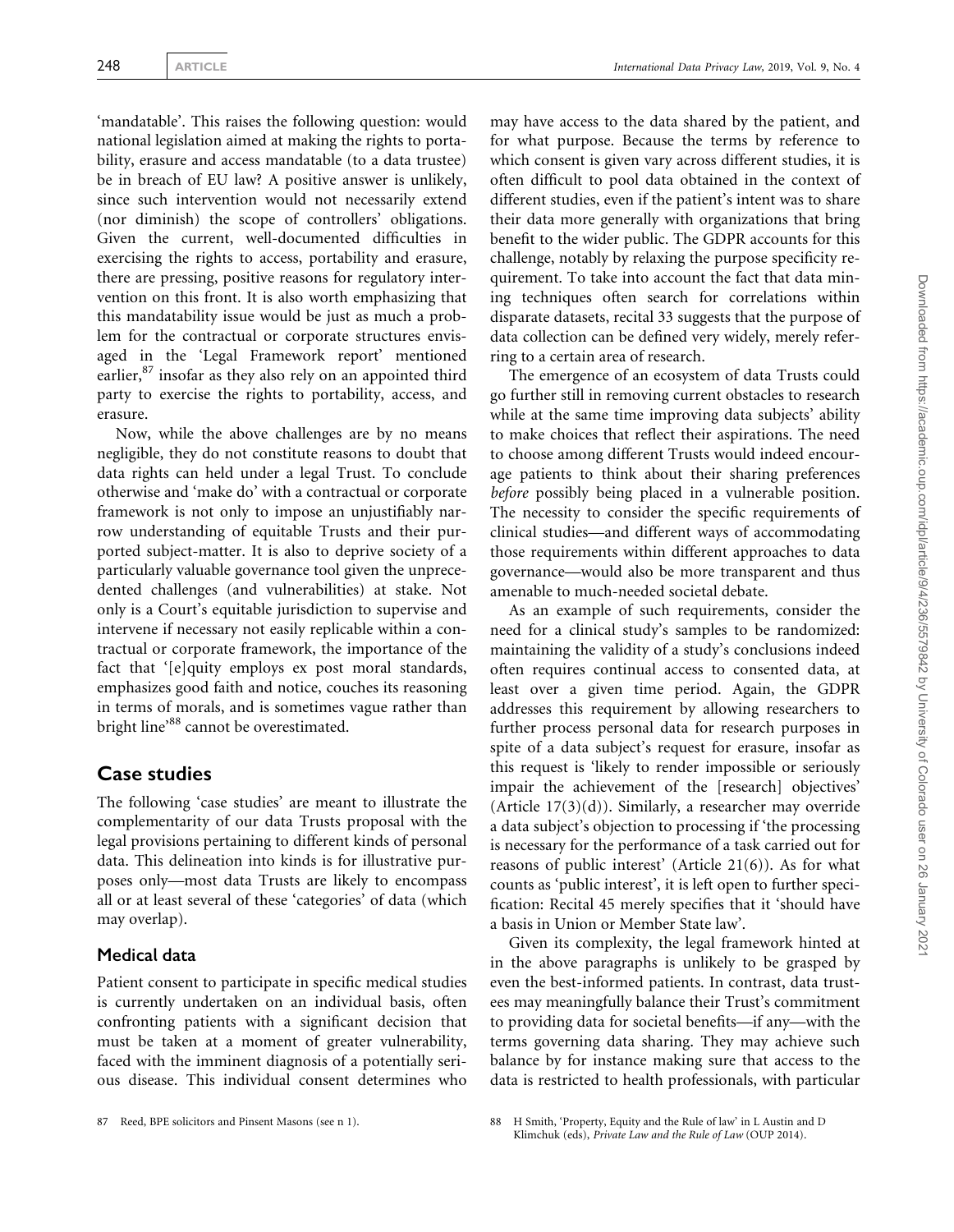safeguards in place. Once a significant number of people join particular Trusts, the relevant data trustees may well be in a position to negotiate safeguards that go beyond (or substantiate) those currently specified by the GDPR—Article 89 (1)—for research purposes. At the moment, the GDPR requires that technical and organizational measures be put in place to ensure that only the personal data necessary for the research purposes is processed (in accordance with the data minimization principle (Article  $5(c)$ ). Recital 33 also rather vaguely states that the processing must be 'in keeping with recognized ethical standards for scientific research'. Given the contested nature of such ethical standards, data trustees may be brought to play a significant role in the debate that currently surrounds 'ethical standards' when it comes to data research. They are also more likely to be in a position to monitor compliance with such safeguards, and possibly steer what is considered 'best practice' within particular research studies.

#### Social media data

As we progressively appreciate the importance of the social and environmental determinants of health, any endeavour to neatly delineate what counts as 'health data' versus 'social media data' is increasingly futile: social media interactions can be indicative of both our mental and physical health. Simultaneously, our interactions on social media change our perception of the world around us in ways that we do not directly control. The adverts we are shown and the structure of our online environment (including information feeds) are determined by algorithms that seek to maximize user engagement. They can be validated through large-scale A/B testing, monitoring in real time the effect of particular adverts (or news content) on the level of engagement shown by users with particular profiles. As users' attention is more likely to be grabbed by content that reinforces their existing preferences, beliefs or fears, the drive to maximize user engagement not only leads to 'filter bubbles'. It also increases the extent to which users are likely to indiscriminately accept fake news.<sup>89</sup>

For an individual to make a particular choice about how data from their social media feed is shared when they interact with these sites may require examination of extensive terms and conditions each time they join a site. Additionally, if terms and conditions change they may require re-examination. Since social media platforms often provide valuable tools for communities, users may feel obliged to accept any changes to data processing terms and conditions for fear of losing these benefits.

These power asymmetries would be addressed by data Trusts. As more people join data Trusts, terms and conditions negotiations would be handled by each data Trust. Rather than stipulating whether a user agrees to particular terms and conditions, users would simply state which data Trust they belong to. Their data could then be dealt with accordingly. This negotiating power is not a structural condition of the proposal: it is merely a side effect of the power that would accrue to the Trust through the pooling of data rights.

#### Genetic data

Genetic data presents particular challenges because our genome encodes not only information about ourselves but our relatives too: sensitive information can leak through other individuals sharing their genomic data. While capturing historic serial killers<sup>90</sup> may be unambiguously seen as a good thing for society, other details can leak through genetic data, such as misallocated parenthood. These issues are sensitive and personal. Even those who argue that a child always deserves to know the truth about their parentage would readily acknowledge that such information should be revealed sensitively to the individual concerned, not accidentally via their siblings or distant cousins.

Like all personal data whose provenance is shared, <sup>91</sup> genetic data does not lend itself to 'standard' access, portability, and erasure rights. While the inclusion of 'genetic data' within the GDPR's 'special category' (Article 9) does acknowledge the sensitivity of the rights at stake, the delineation of adequate safeguards—given the research exemption in Article  $9(2)(j)$ —is largely left to national legislators, prompting some to worry about their effectiveness.<sup>92</sup> Our data Trust proposal is not meant to 'solve' all the issues surrounding data whose provenance is shared. What it can do is provide a sorely needed 'bottom-up' forum for societal debate, and possibly point towards new ways of approaching those problems. Genetic data could, for instance, lend itself to

<sup>89</sup> M Mitchell Waldrop, 'News Feature: The Genuine Problem of Fake News' (2017) 114 Proceedings of the National Academy of Sciences 12631.

<sup>90</sup> Over the last ten years, familial DNA searching (whereby DNA voluntarily uploaded to a genealogy or family database is relied on to find close matches for unidentified DNA evidence, in which case users of the genealogy database may unwittingly become 'genetic informants') is increasingly being used to solve 'cold' cases on both sides of the Atlantic.

<sup>91</sup> This shared provenance issue applies in a range of contexts, from ambient monitoring or surveillance (image and/ or sound) to social media feeds.

<sup>92</sup> Kärt Pormeister, 'Genetic Data and the Research Exemption: is the GDPR Going too Far?' (2017) 7 International Data Privacy Law 137.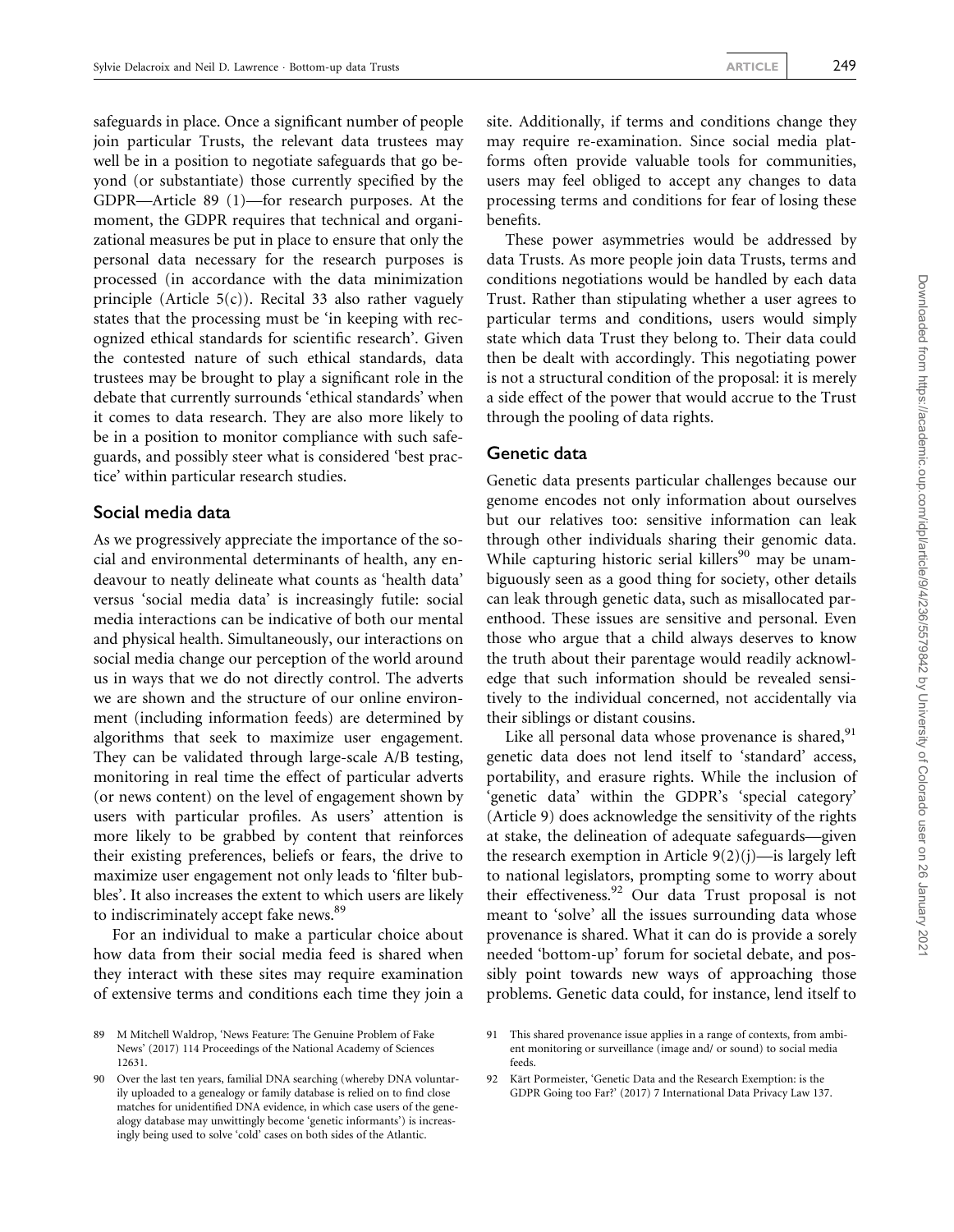the formation of a specific, emergent form of data Trust, where there is no longer direct overlap between beneficiaries and settlors. As a settlor I may indeed 'entrust' my genomic data for the benefit of my children (or other relatives). Depending on the terms of this familial data Trust, a scientific organization may or may not have access to this data under certain conditions. Such a 'familial' model may also be applicable to other forms of data where personal provenance is shared (see note 45), even if the origin is not familial relationships.

## Financial data

Accumulated financial data (in combination with other datasets) is used to make decisions that range from credit-worthiness to identity verification. In the past, the credit-worthiness of an individual or company would have been confirmed by a letter from their bank manager or an audit of corporate accounts. Today, banks centralize financial transaction information with credit bureaux (or in the UK, credit reference agencies), who then validate an individual's credit worthiness. Such validation is normally a prerequisite for obtaining a loan or credit card. Without this information, lenders would have to rely on self-declaration of financial status, which would leave them exposed to dishonesty.

While the use of credit agencies rectifies the information asymmetry between individuals and lenders, it creates a power asymmetry between credit reference agencies and data subjects. An individual data subject is required to comply with the stipulations of credit bureaux to receive a loan, but the subject has little to no representation in steering those stipulations. Regulatory interventions can only go so far in addressing the challenges raised by this power asymmetry: in the UK the credit bureaux are commercial entities regulated by the Financial Conduct Authority. They have responded to the GDPR with the Credit Reference Agency Information Notice, which outlines how each agency uses and shares personal data, and for what purposes. Unsurprisingly, erasure rights are severely restricted, as is the ability to object to further processing: in both cases, there is a strong likelihood of being overridden by the agency's 'overriding legitimate interest to continue processing' (data portability rights do not apply, given the reliance on 'legitimate interests' as the ground of processing). Given these limitations, do data Trusts have any role to play here?

We believe they do. Data Trusts could leverage the right to information (Article 14 GDPR) of their members to ensure greater transparency in the operation of the credit reference agencies. This would enable the data trustees to ensure that care of the data subjects' personal data is not compromised by the commercial interests of the Credit Reference Agencies. Breaches of Data Protection do occur: Equifax $93$  Ltd was recently given the maximum possible fine of £500,000 under the 1998 Data Protection Act. But this is after the fact law enforcement. From a more constructive perspective, Data Trusts might provide a mechanism to ensure that the data subjects' voices are better heard in the drafting of data sharing terms, and in ensuring best standards are adhered to.

#### Loyalty card data

Loyalty programs encourage consumers to continue to shop at the same outlets by rewarding repeat visits or purchases. Loyalty programs have evolved to also better characterize each consumer, thus allowing targeted advertising. Like social media data, there is great potential for loyalty card data, particularly from supermarkets, to be used in the context of personalized health analysis. Loyalty card data could for instance provide information about what individuals or families have been consuming in their diet: traditionally, dietary intake information is gathered by self-reporting. Yet, evidence suggests that this self-reporting approach is inaccurate, with biases towards perceived norms.<sup>94</sup>

Since such potential medical uses are not normally anticipated in the terms and conditions of the Loyalty card scheme for which individual consent is required, 'digital receipts' have yet to be used extensively in medical studies. In contrast, a data Trust could stipulate in advance that loyalty card data should be made available for medical research, under certain conditions. Thanks to such a data-portability stipulation, medical studies would be able to obtain easier access to this potentially fruitful data from a number of different loyalty card schemes.

## Implementation challenges

First, it is worth emphasizing at the outset that our data Trust proposal would be able to reach across different

<sup>93</sup> On 7 September 2017, Equifax, a US-based credit monitoring company, announced that over 140 million consumers' personal information had been stolen from its network. The subsequent ICO investigation found that Equifax's UK arm had not taken the necessary steps to ensure that Equifax Inc—the American parent company which was processing consumers' data on its behalf—was adequately protecting consumers' personal information.

<sup>94</sup> Dale A Schoeller, 'How Accurate is Self-Reported Dietary Energy Intake?' (1990) 48 Nutrition Reviews 373; BM Appelhans and others, 'To what Extent do Food Purchases Reflect Shoppers' Diet Quality and Nutrient Intake?' (2017) 14 The International Journal of Behavioral Nutrition and Physical Activity 46.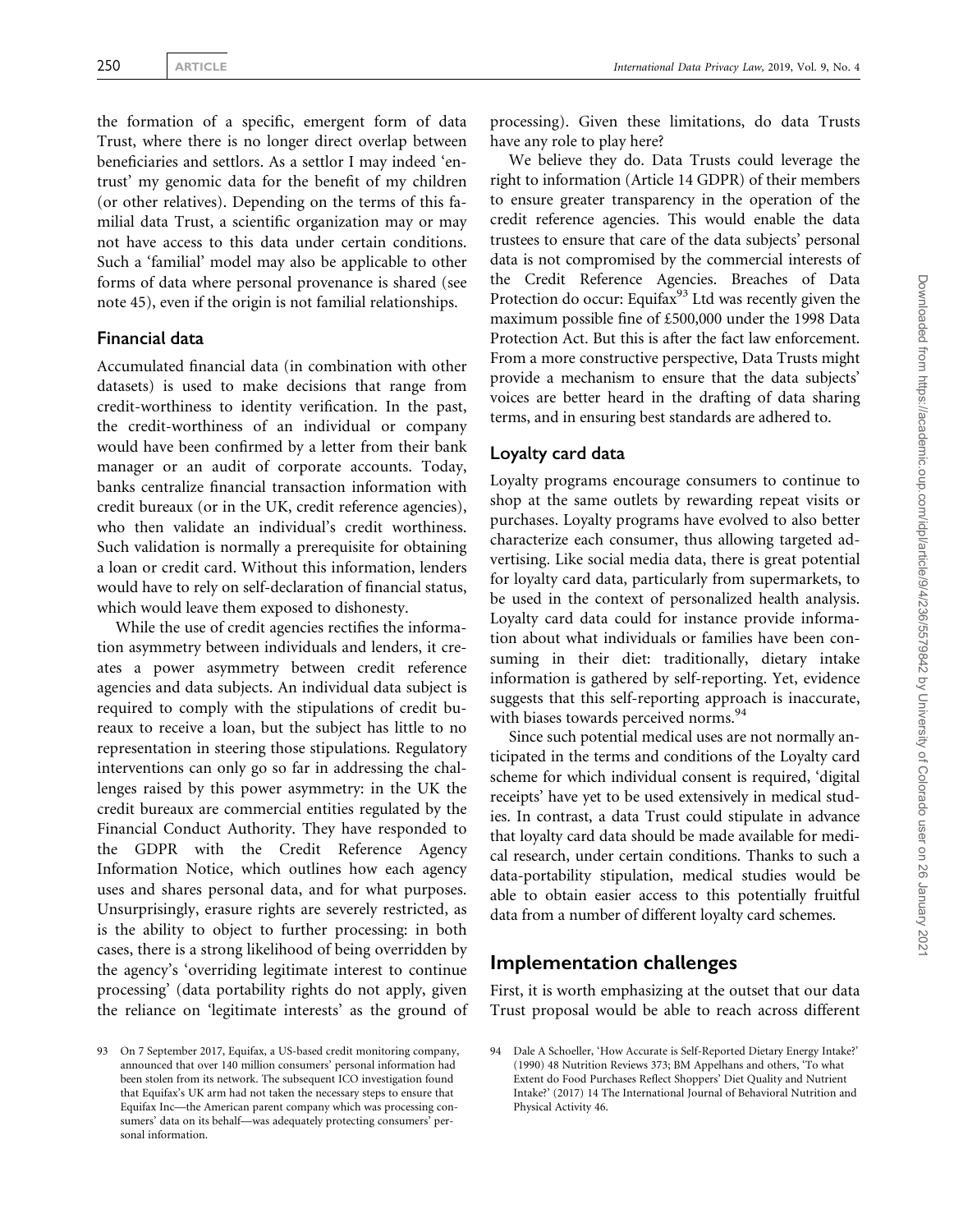jurisdictions, despite the Trust's historical origin: Trust structures find their roots in the development of the 'court of equity' in 14th-century England. The 'court of equity' was born out of the need to provide remedies to claimants—such as returning crusaders who had transferred the title to their land while on crusade—when none were available under the common law: the spirit underlying our 'data Trust' proposal is not dissimilar, in that the 'remedies' currently provided to data subjects can be seen as deficient. Today, Trust structures can and do operate in non-common-law jurisdictions,<sup>95</sup> and there is a growing interest in their crossjurisdictional aspects: many social and legal functions of a Trusteeship are served by analogous 'offices' in civil law,  $96$  if by other names.  $97$ 

Among the challenges that will have to be critically considered for our proposal to become a 'live' possibility (and lend momentum to budding initiatives<sup>98</sup>), two deserve a special mention: uptake and exit procedures.

To start with uptake: the novel and multifaceted nature of the risks pertaining to personal data is difficult enough to grasp for the 'actively interested' individual who is computer literate. Many people are not even aware of the fact that most of the personal data held by corporations is 'passively' obtained through ambient tracking devices. As a result, the average level of interest in registering with a data Trust may be low. If data Trusts are not to end up as a means of increasing the bargaining power of only the least vulnerable part of the population (ie those that are already data-aware), a variety of measures ought to be considered. The latter could range from 'simply' compelling large data controllers to flag up the existence of a variety of data Trusts and their underlying benefits, to possibly implementing some 'default' data Trusts—focusing for instance on local data sharing needs: in the absence of choice, data subjects would be assigned to such 'default', publicly funded Trusts, with frequent, proactive reminders about the possibility of joining alternative Trusts. From a justificatory perspective, such a default policy could find its roots in reasons that are very similar to those that have led to the default provision of a pension fund (ie a poor understanding of the long-term risks impairs an ability to make informed decisions). Yet, the dangers inherent in such a paternalist approach warrant great caution: aside from the need to make sure that opt-out procedures remain extremely accessible throughout (and robustly implemented), one would also need some ongoing review process. The latter would not only nudge those who have been assigned to a default Trust to consider switching, but also review the extent to which the terms of the default Trust do optimally serve the needs and aspirations of its beneficiaries.

A related challenge stems from security concerns. One may worry that data Trusts may inadvertently increase the extent to which the data that is collected ambiently can be traced back to particular individuals. Take the rotating MAC address currently used by iPhones to minimize the extent to which our passive data trail can be traced back to particular users as an example: does the emergence of data Trusts structures mean that such protective measures would have to be relinquished?<sup>99</sup> Not necessarily: a variety of differential privacy techniques may be relied on to address such risks.

Another challenge relates to exit procedures: many of the 'smart' devices and appliances collecting user data are used in a way that makes it very difficult, if not impossible, to find any data that is related to one user only. In that context, how does one determine what is owed to a person leaving a particular data Trust? This question is one that current data controllers are already familiar with and each Trust may specify different ways of disentangling data for the purpose of exit procedures. A related concern bears upon accountability procedures for data trustees. Their being held to the high standards entailed by fiduciary duties may not make that much of a difference if the data Trustee is unable to compensate for the harm created by lax data management. Should data Trustees hold liability insurance, and if so who pays for it? Can the public nature of the services provided by data trustees (and the vulnerabilities they address) be deemed similar enough to those provided by medical doctors to justify their being publicly funded? Should data Trusts be overseen by a regulatory body that would set training requirements and some code of

'Recognition of Foreign Trusts and Challenges Facing the Spanish Courts' (2017) 23 Trusts & Trustees 12.

Mavroudis and Veale (n 2).

<sup>95</sup> See also note 71 on the cross-jurisdictional applicability advantages of the 'right against a right' analysis referred to in section ' Data rights as the subject matter of the Trust'.

<sup>96</sup> There is growing interest in those aspects of Trust Law that can plausibly be imported into domestic civil law, and in the harmonization potential that would result from such efforts: Reinout Wibier, 'Can a Modern Legal System Do without the Trust?' in Lionel Smith (ed), The Worlds of the Trust (CUP 2013) and Ruiqiao Zhang, 'A Comparative Study of the Introduction of Trusts into Civil Law and its Ownership of Trust Property' (2015) 21 Trusts & Trustees 20; Raúl Lafuente Sánchez,

<sup>97</sup> Civil legal systems have traditionally denied the domestic applicability of Trust Law, given its divergent underpinnings—and its ability to be deployed to skirt the law.

<sup>98</sup> Existing personal data repository initiatives such as 'Citizen me', 'midata', etc would benefit from the development of an ecosystem of Trusts.